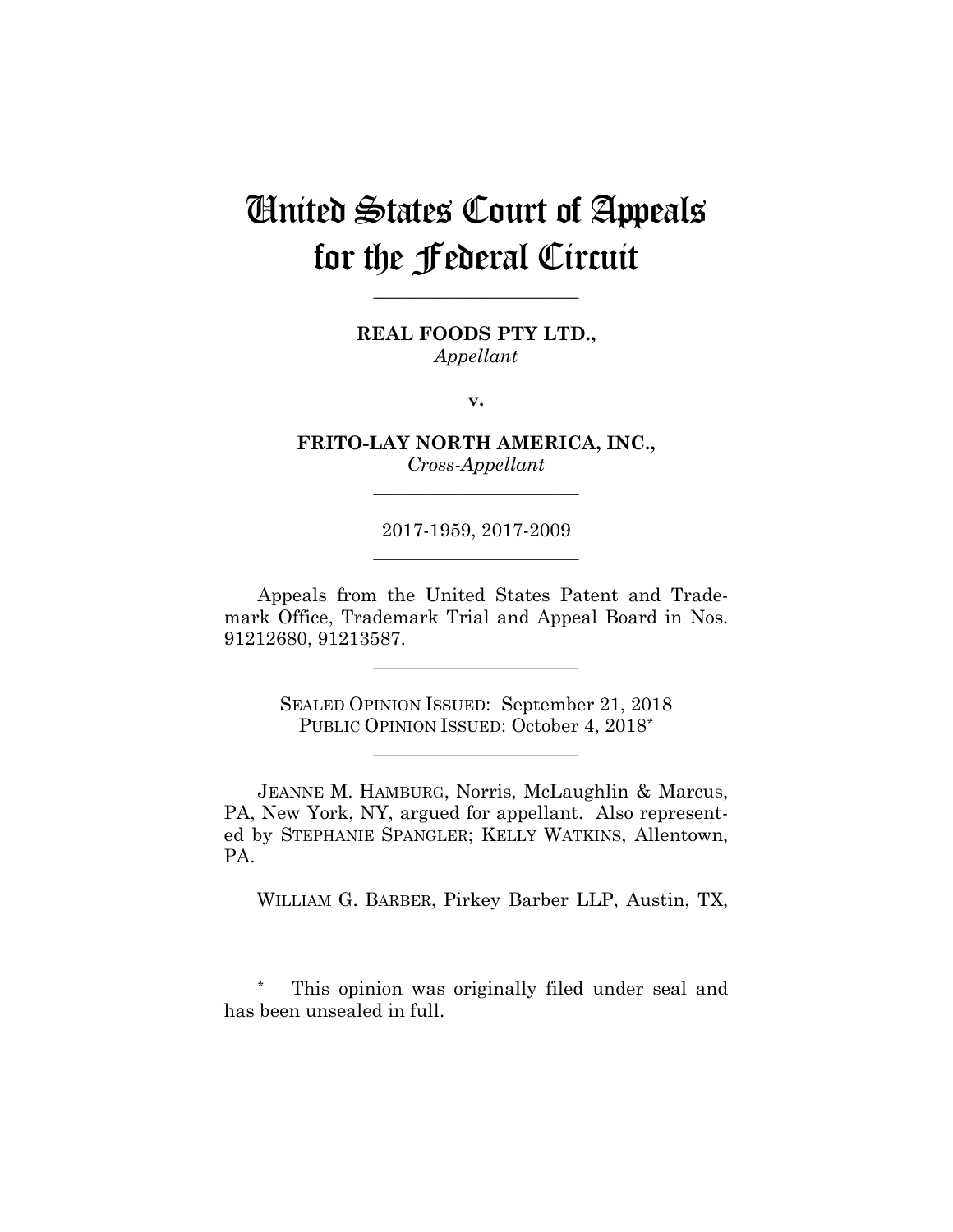argued for cross-appellant. Also represented by TYSON DAVID SMITH, DAVID ARMENDARIZ.

\_\_\_\_\_\_\_\_\_\_\_\_\_\_\_\_\_\_\_\_\_\_

## Before WALLACH, LINN, and HUGHES, *Circuit Judges.*

## WALLACH, *Circuit Judge.*

Appellant Real Foods Pty Ltd. ("Real Foods") sought registration of two marks: "CORN THINS," for "crispbread slices predominantly of corn, namely popped corn cakes"; and "RICE THINS," for "crispbread slices primarily made of rice, namely rice cakes." J.A. 279 (emphasis omitted). Cross-Appellant Frito-Lay North America, Inc. ("Frito-Lay") opposed the registrations, arguing that the proposed marks should be refused as either generic or descriptive without having acquired distinctiveness. *See*  J.A. 241–43 (opposition to RICE THINS), 254–56 (opposition to CORN THINS). The U.S. Patent and Trademark Office's ("USPTO") Trademark Trial and Appeal Board ("TTAB") refused registration of Real Foods' applied-for marks in an opinion finding the marks "are merely descriptive and have not acquired distinctiveness," *Frito-Lay N. Am., Inc. v. Real Foods Pty Ltd.*, Nos. 91212680, 91213587, 2017 WL 914086, at \*21 (T.T.A.B. Feb. 21, 2017), but also dismissing Frito-Lay's "genericness claim," *id.* at \*14.

Both parties appeal. We have jurisdiction pursuant to 28 U.S.C. § 1295(a)(4)(B) (2012). We affirm-in-part, vacate-in-part, and remand.

#### **DISCUSSION**

Real Foods argues the TTAB erred in finding the proposed marks "descriptive, rather than suggestive, . . . because it applied incorrect legal standards in evaluating the marks and failed to properly consider all of the evidence of record." Appellant's Br. 20; *see id.* at 21– 35. Alternatively, Real Foods contends that, even if its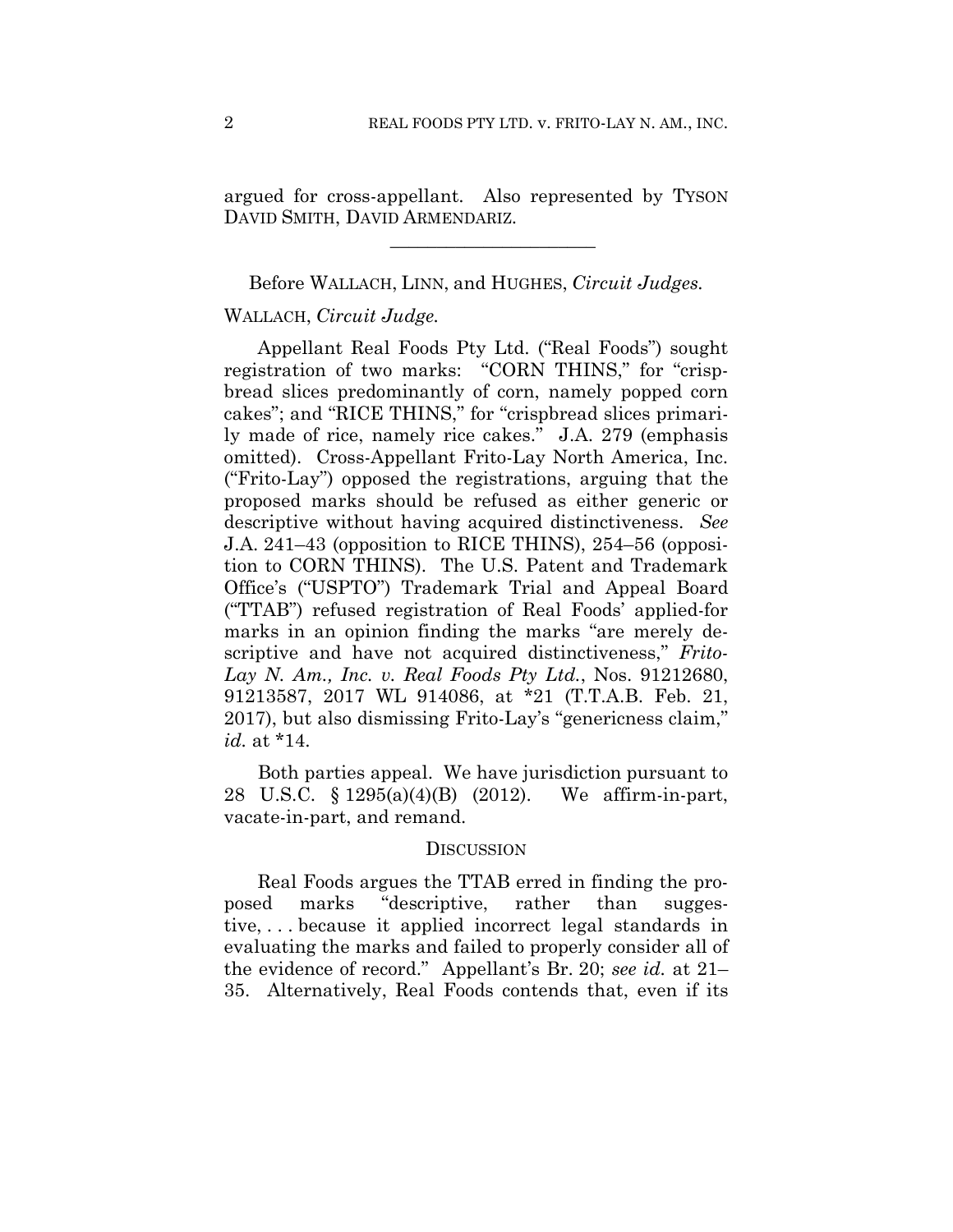marks are descriptive, "[they] have acquired [distinctiveness]." *Id.* at 41 (capitalization modified); *see id.* at 41–61. Frito-Lay cross-appeals the TTAB's dismissal of its claim that the proposed marks are generic. Cross-Appellant's Br. 15–22. After articulating the governing legal principles, we address Real Foods' appeal and then Frito-Lay's cross-appeal.

#### I. Standard of Review and Legal Framework

We review the TTAB's legal conclusions de novo and its findings of fact for substantial evidence. *In re N.C. Lottery*, 866 F.3d 1363, 1366 (Fed. Cir. 2017). "Substantial evidence requires more than a mere scintilla and is such relevant evidence as a reasonable mind would accept as adequate to support a conclusion." *Princeton Vanguard, LLC v. Frito-Lay N. Am., Inc.*, 786 F.3d 960, 964 (Fed. Cir. 2015) (internal quotation marks and citation omitted). "The [TTAB]'s finding[s] may be supported by substantial evidence even if two inconsistent conclusions can be drawn from the evidence." *Citigroup Inc. v. Capital City Bank Grp., Inc.*, 637 F.3d 1344, 1349 (Fed. Cir. 2011) (citation omitted).

"[T]here are four categories of [terms] that lie along a spectrum" used to categorize proposed marks. *In re N.C. Lottery*, 866 F.3d at 1366 (citation omitted). "When arranged in an ascending order which roughly reflects their eligibility for trademark status and the degree of protection accorded, these four categories are: generic (or common descriptive), merely descriptive, suggestive, and arbitrary []or fanciful[] marks." *Id.* (internal quotation marks and citations omitted). "Placement of a term on the fanciful-suggestive-descriptive-generic continuum is a question of fact." *DuoProSS Meditech Corp. v. Inviro Med. Devices, Ltd.*, 695 F.3d 1247, 1252 (Fed. Cir. 2012) (quoting *In re Dial-A-Mattress Operating Corp.*, 240 F.3d 1341, 1344 (Fed. Cir. 2001)).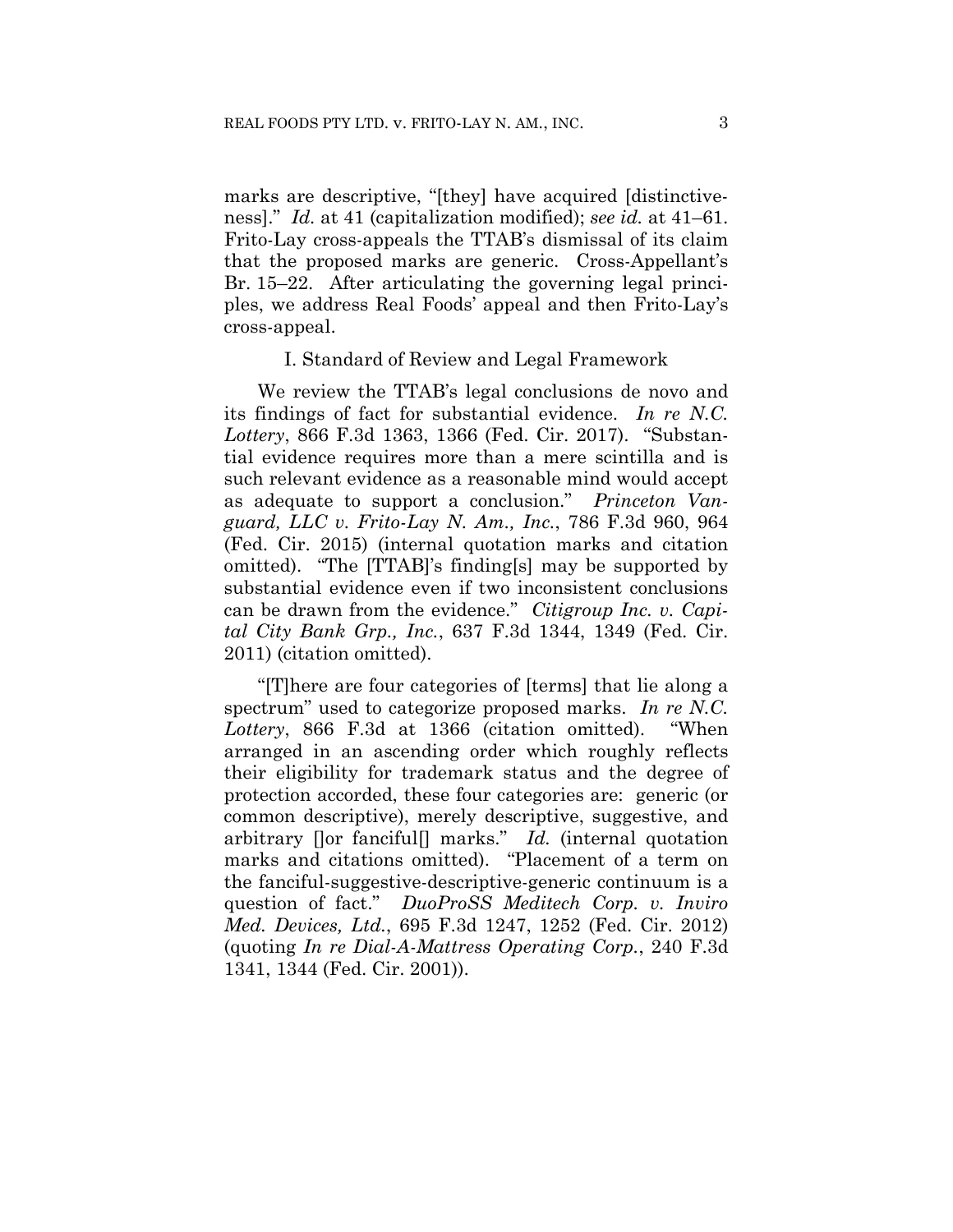Generic terms "cannot be registered as trademarks." *Princeton Vanguard*, 786 F.3d at 965 (citation omitted). "A generic term is the common descriptive name of a class of goods or services" and "[is] by definition incapable of indicating a particular source of the goods or services." *Id.* (internal quotation marks and citations omitted); *see Two Pesos, Inc. v. Taco Cabana, Inc.*, 505 U.S. 763, 768 (1992) ("[G]eneric marks . . . refer to the genus of which the particular product is a species." (internal quotation marks, brackets, and citation omitted)).

Terms "that are merely descriptive cannot be registered [on the principal registe[r1\]](#page-3-0) unless they acquire" distinctiveness, which is "secondary meaning[,] under [15 U.S.C. § 1052(f)[2\]](#page-3-1)." *In re N.C. Lottery*, 866 F.3d at 1366 (citation omitted); *see* 15 U.S.C. § 1052(f) (similar); *see also Two Pesos*, 505 U.S. at 769 ("This acquired distinctiveness is generally called 'secondary meaning.'"). "A

<span id="page-3-0"></span><sup>1</sup> The Lanham Act, *see* 15 U.S.C. §§ 1051–1072, 1091–1096, 1111–1129, 1141–1141n (2012), contains provisions related to the principal register, *see id.* §§ 1051–1072, which is the primary register for trademarks on which the USPTO maintains registered marks "by which the goods of the applicant may be distinguished from the goods of others," *id.* § 1052. "A certificate of registration of a mark upon the principal register" is "prima facie evidence of the validity of the registered mark and of the registration of the mark, of the owner's ownership of the mark, and of the owner's exclusive right to use the registered mark in commerce or in connection with the goods or services specified in the certificate." *Id.*  $§ 1057(b).$ 

<span id="page-3-1"></span>Section  $1052(f)$  provides that "nothing in this chapter shall prevent the registration of a mark . . . which has *become distinctive of the applicant's goods* in commerce." 15 U.S.C. § 1052(f) (emphasis added).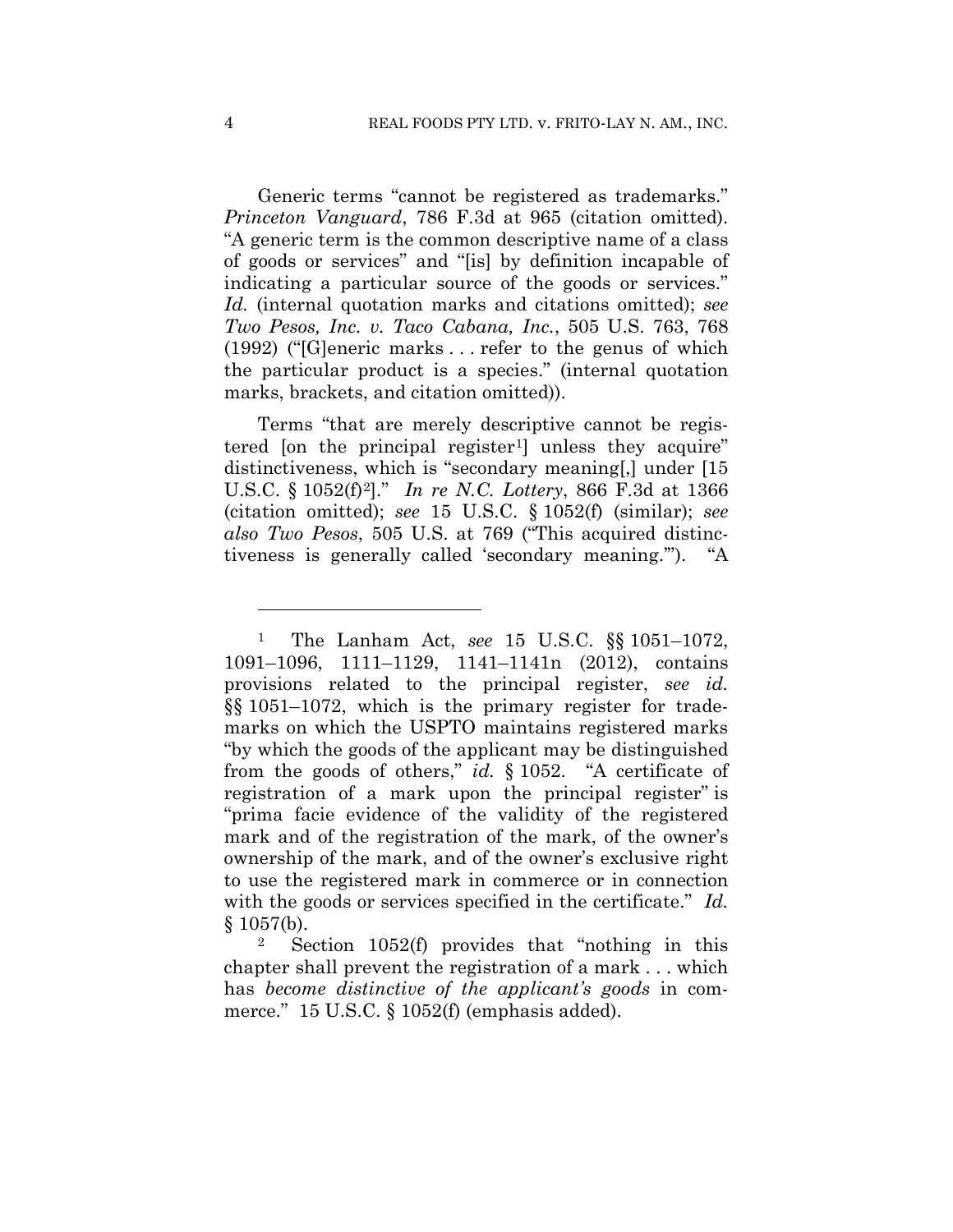1

mark is merely descriptive if it immediately conveys information concerning a feature, quality, or characteristic of the goods or services for which registration is sought." *In re N.C. Lottery*, 866 F.3d at 1367 (citation omitted). "The 'descriptive' category is not a monolithic set of terms. Some terms are only *slightly* descriptive and ... [o]ther terms are *highly* descriptive ...." 2 J. McCarthy, Trademarks and Unfair Competition § 11:25 (5th ed. 2018) (emphases added). Secondary meaning, required to register a descriptive mark, "occurs when, in the minds of the public, the primary significance of a mark is to identify the source of the product rather than the product itself." *Wal-Mart Stores, Inc. v. Samara Bros., Inc.*, 529 U.S. 205, 211 (2000) (internal quotation marks, brackets, and citation omitted). "[T]he applicant's burden of showing acquired distinctiveness increases with the level of descriptiveness; a more descriptive term requires more evidence of secondary meaning." *In re Steelbuilding.com*, 415 F.3d 1293, 1300 (Fed. Cir. 2005) (citation omitted).[3](#page-4-0)

<span id="page-4-0"></span><sup>3</sup> The Lanham Act also provides for registration on the supplemental register. *See* 15 U.S.C. §§ 1091–1096; *see also In re Bush Bros. & Co.*, 884 F.2d 569, 570 (Fed. Cir. 1989) (citations omitted) ("[A] mark that is ineligible for registration on the [p]rincipal [r]egister because it is 'merely descriptive' of the goods or services, may be registered on the [s]upplemental [r]egister."). "A mark may be registered on the supplemental register if it is *capable of distinguishing* the applicant's goods or services," even though it has not yet acquired distinctiveness. *In re Am. Fertility Soc'y*, 188 F.3d 1341, 1343 (Fed. Cir. 1999) (emphasis added); *see* 15 U.S.C. § 1091. By contrast, a mark that is generic cannot be registered on the supplemental register because it is "the ultimate in descriptiveness" and therefore "cannot acquire distinctiveness." *Royal Crown*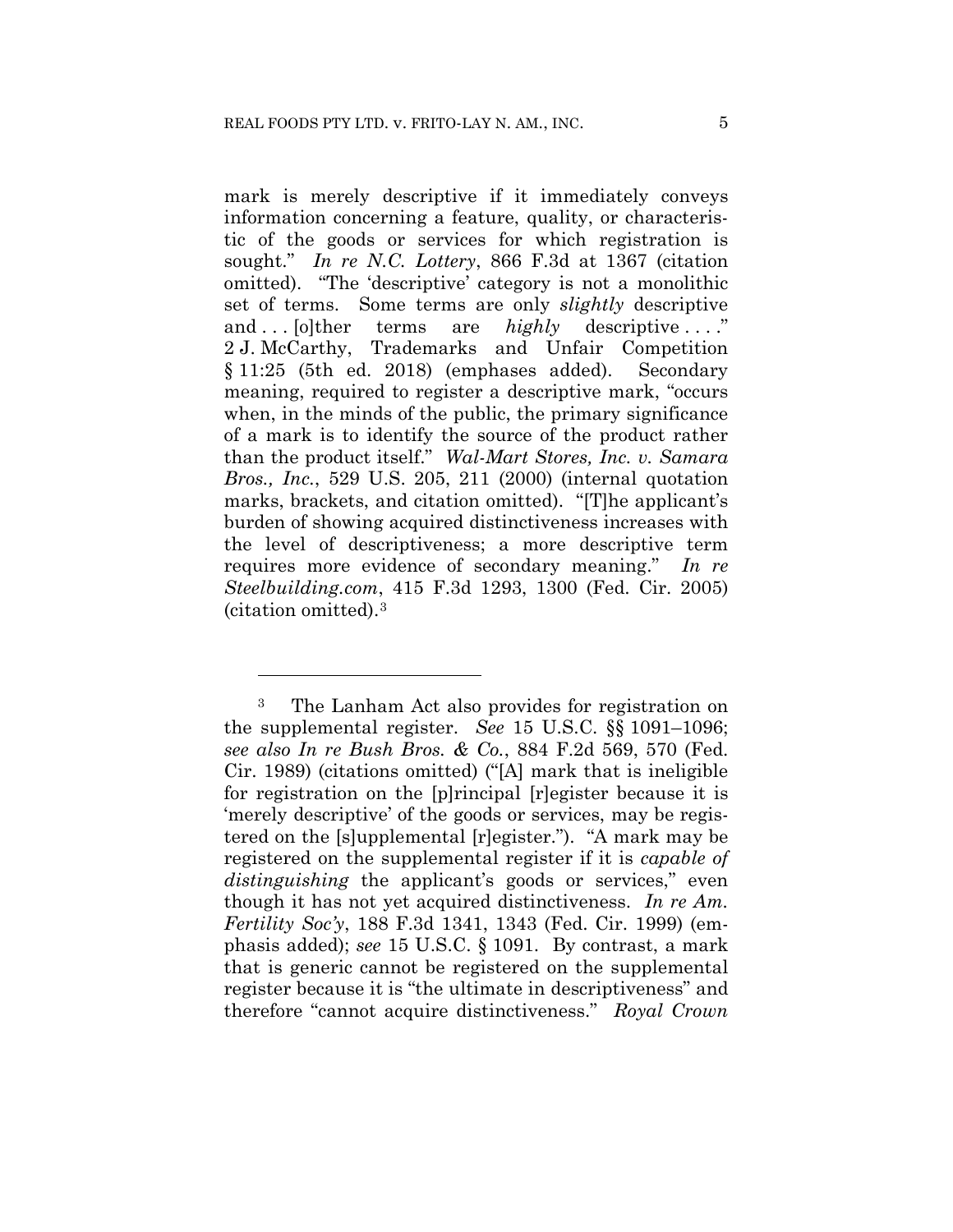Terms that are suggestive, arbitrary, or fanciful are "inherently distinctive" and therefore registrable. *Wal-Mart*, 529 U.S. at 210–11; *see In re Chippendales USA, Inc.*, 622 F.3d 1346, 1350–51 (Fed. Cir. 2010) (discussing registrability of these terms). "[A] suggestive mark requires imagination, thought[,] and perception to reach a conclusion about the nature of the goods." *In re N.C. Lottery*, 866 F.3d at 1367 (internal quotation marks and citation omitted). Arbitrary or fanciful marks "contain coined, arbitrary or fanciful words or phrases that have been added to rather than withdrawn from the human vocabulary by their owners, and have, from the very beginning, been associated in the public mind with a particular product," and these marks "have created in the public consciousness an impression or symbol of the excellence of the particular product in question." *In re Chippendales*, 622 F.3d at 1350 n.2 (internal quotation marks omitted) (quoting *Moseley v. V Secret Catalogue, Inc.*, 537 U.S. 418, 429 n.10 (2003)).

"In opposition proceedings, the opposer bears the burden of establishing that the applicant does not have the right to register its mark." *Hoover Co. v. Royal Appliance Mfg. Co.*, 238 F.3d 1357, 1360 (Fed. Cir. 2001). Here, the opposer, Frito-Lay, bears the burden of proving that the term is generic or merely descriptive by a preponderance of the evidence. *See Princeton Vanguard*, 786 F.3d at 965

l

*Co. v. Coca-Cola Co.*, 892 F.3d 1358, 1366 (Fed. Cir. 2018) (internal quotation marks and citation omitted). Registration on the supplemental register "confers considerably fewer advantages than principal registration," *In re Am. Fertility Soc'y*, 188 F.3d at 1343, with supplemental registration providing "no substantive trademark rights beyond those under common law," *id.* (quoting J. McCarthy, McCarthy on Trademarks and Unfair Competition § 19:36 (4th ed. 1999)).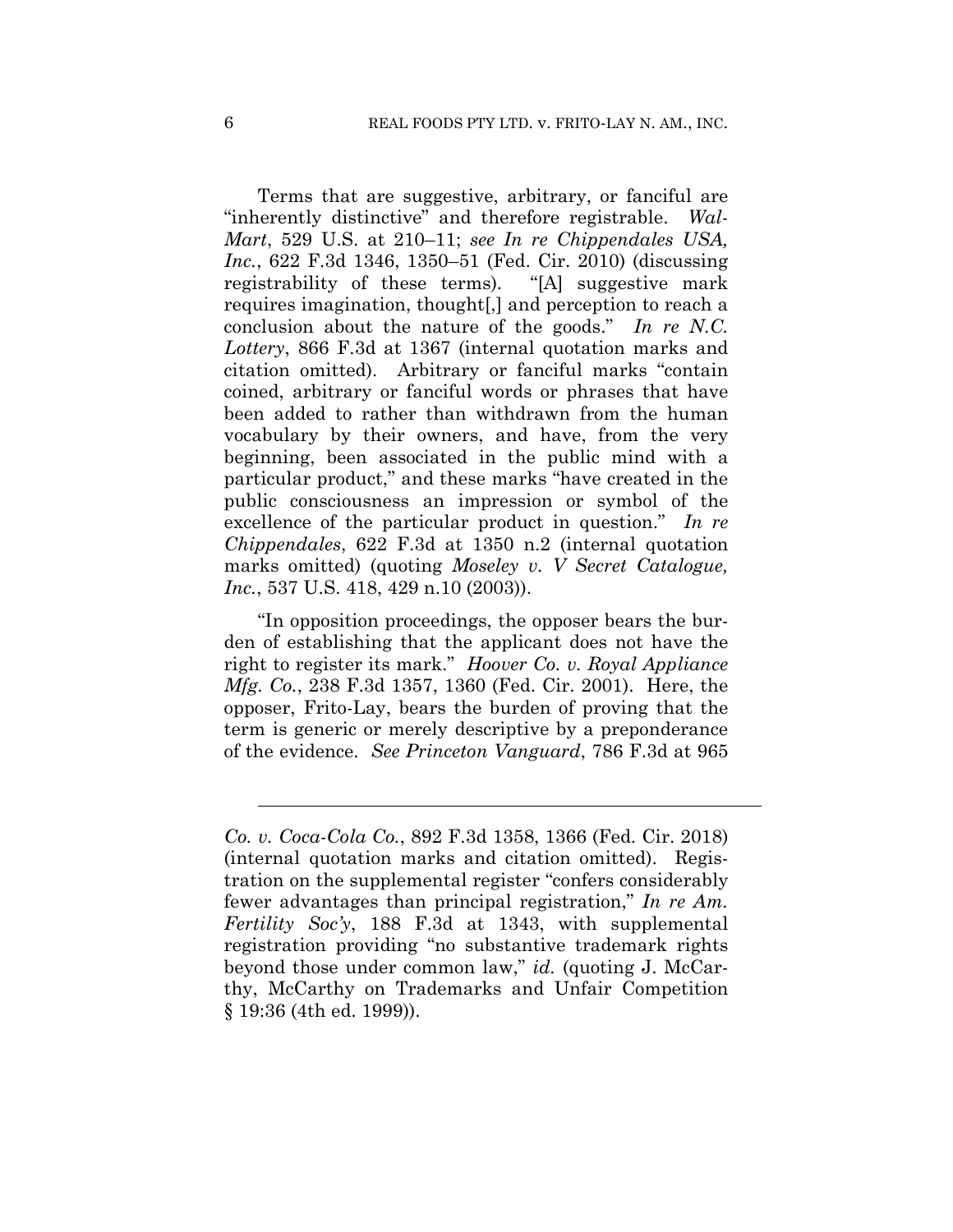(generic); *StonCor Grp., Inc. v. Specialty Coatings, Inc.*, 759 F.3d 1327, 1332 (Fed. Cir. 2014) (merely descriptive). However, for acquired distinctiveness, which "serves as an exception to a rejection," *Yamaha Int'l Corp. v. Hoshino Gakki Co.*, 840 F.2d 1572, 1580 (Fed. Cir. 1988), the applicant, Real Foods, has the "final burden . . . of going forward with evidence to . . . establish acquired distinctiveness by at least a preponderance of the evidence," *id.* at 1579 (internal quotation marks omitted).

### II. Real Foods' Appeal

## A. Substantial Evidence Supports the TTAB's Descriptiveness Finding

The TTAB determined that both the terms CORN THINS and RICE THINS "are merely descriptive of a feature of [Real Foods'] respective goods," *Frito-Lay*, 2017 WL 914086, at \*17, and found the marks "highly descriptive," *id.* at \*20. According to the TTAB, "a consumer will immediately understand, when encountering the proposed marks, that a feature or characteristic of [Real Foods'] goods is that they are thin in cross section and made primarily of corn in one instance and rice in the other." *Id.* at \*15. The TTAB further explained that "because each component of the [proposed marks] retains its merely descriptive significance in relation to the claimed goods, each combination results in a composite that is itself merely descriptive." *Id.* at \*17. Real Foods avers the proposed marks are suggestive, rather than descriptive, because they "require[] some imagination for the consumer to reach a conclusion about the nature of the product," and the TTAB failed to "examine the marks in their entireties or in the context of the relevant product category." Appellant's Br. 23 (capitalization modified); *see id.* at 23–27. We disagree with Real Foods.

"When determining whether a mark is merely descriptive, the [TTAB] must consider the *commercial impression* of a mark as a whole," "viewed through the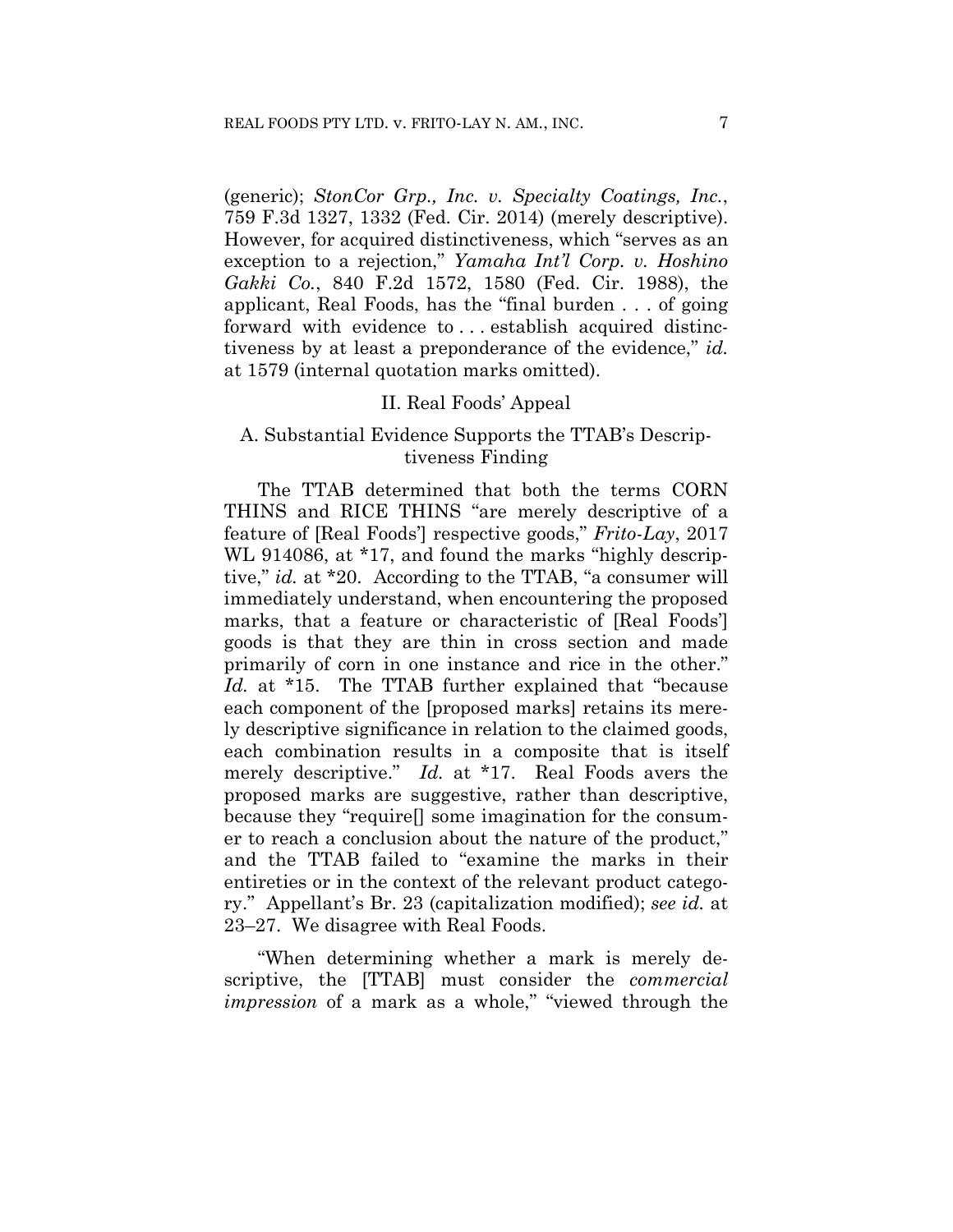eyes of a consumer." *DuoProSS*, 695 F.3d at 1252, 1253 (emphasis added) (citation omitted). The TTAB should "consider the mark in relation to the goods for which it is registered," asking "whether someone who knows what the goods and services are will understand the mark to convey information about them." *Id.* at 1254 (internal quotation marks and citation omitted). "Evidence of the public's understanding of the term may be obtained from any competent source, such as purchaser testimony, consumer surveys, listings in dictionaries, trade journals, newspapers[,] and other publications." *Royal Crown*, 892 F.3d at 1366 (internal quotation marks and citation omitted). In considering the mark as a whole, the TTAB "may not 'dissect' the mark into isolated elements," without ever "consider[ing] . . . the entire mark," *DuoProSS*, 695 F.3d at 1252, 1253, but it "may weigh the individual components of the mark to determine the overall impression or the descriptiveness of the mark and its various components," *In re Oppedahl & Larson LLP*, 373 F.3d 1171, 1174 (Fed. Cir. 2004) (citation omitted).

Substantial evidence supports the TTAB's finding that the proposed marks are highly descriptive. The terms "corn" and "rice," both of which are grains, *see Frito-Lay*, 2017 WL 914086, at \*12 & nn.77–78 (taking judicial notice of dictionary definitions of each term),<sup>[4](#page-7-0)</sup> describe the primary ingredient in Real Foods' respective goods, *see* J.A. 471 (stating, in the declaration of Real Foods' managing director, "Real Foods' products are manufactured by placing rice or corn grains into a mold, to which heat and pressure is applied, resulting in the popping of the corn and puffing of the rice and their formation into cakes"); *see also* J.A. 559 (providing, in

<span id="page-7-0"></span><sup>4</sup> The parties do not contest the TTAB's noticing of these definitions. *See generally* Appellant's Br.; Cross-Appellant's Br.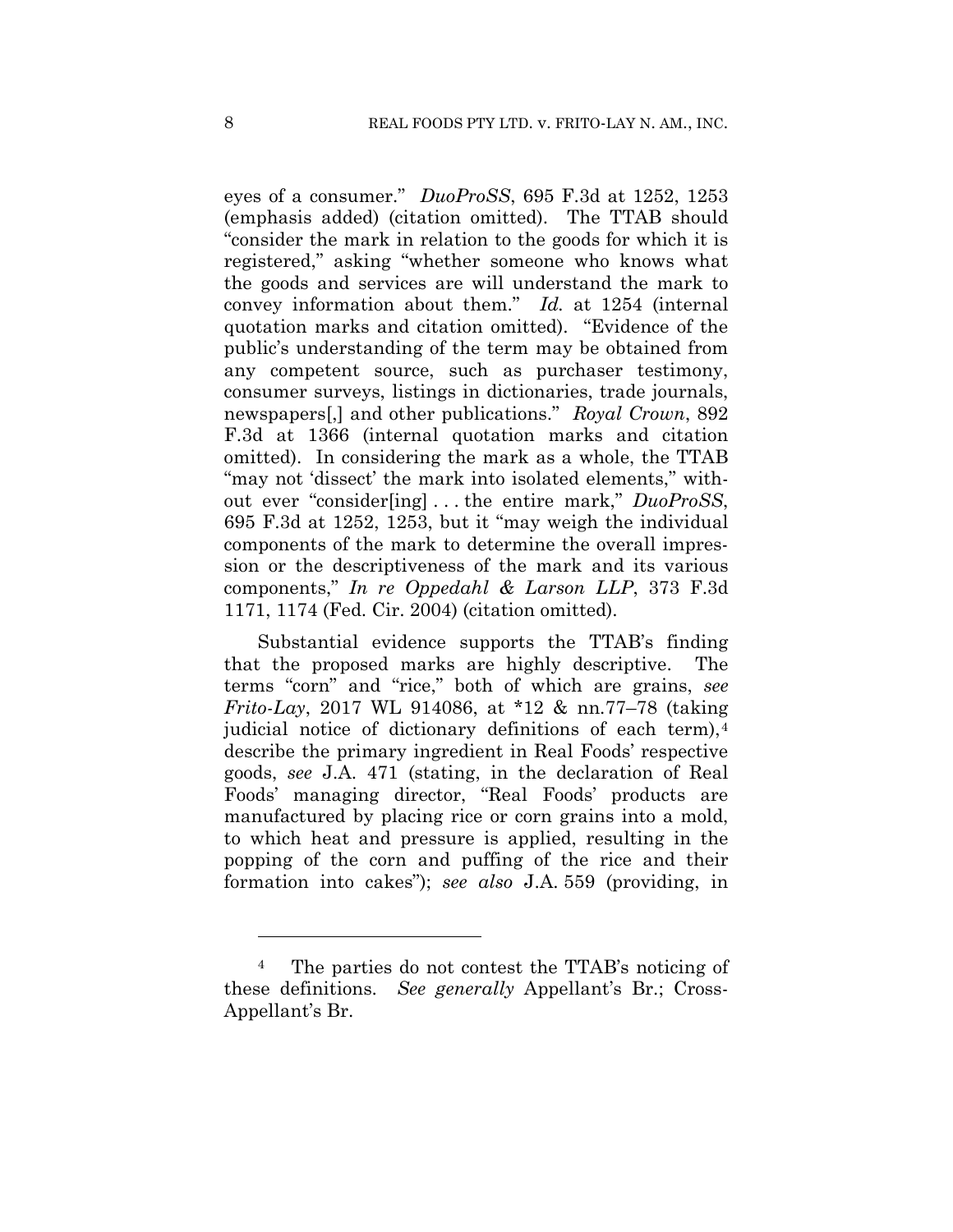online marketing materials, that maize (i.e., corn) is the primary ingredient by percentage in CORN THINS), 571 (providing, in similar marketing materials, that rice is the primary ingredient in RICE THINS). Before the TTAB, Real Foods disclaimed the terms "corn" and "rice" in its proposed marks, *see* J.A. 156 ("No claim is made to the exclusive right to use CORN apart from the mark as shown."), 210 ("No claim is made to the exclusive right to use RICE apart from the mark as shown."), thereby recognizing the descriptive function of these terms, *see In re La. Fish Fry Prods., Ltd.*, 797 F.3d 1332, 1335 (Fed. Cir. 2015) ("Disclaiming unregistrable components prevents the applicant from asserting exclusive rights in the disclaimed unregistrable terms."). Indeed, the terms corn and rice in Real Foods' proposed marks are descriptive because they identify "ingredients," which are "qualities or properties" of Real Foods' goods. *In re Gyulay*, 820 F.2d 1216, 1218 (Fed. Cir. 1987) (internal quotation marks and citation omitted).

Moreover, the term thins describes physical characteristics of the corn and rice cakes. *See* J.A. 469 (stating, in the declaration of Real Foods' Managing Director, that the "corn cakes are considerably *slimmer* than traditional cakes, with slices under 0.8 centimeters in depth, as compared to the usual 1.6 centimeters" (emphasis added)), 474 (stating, in the same declaration, that both CORN THINS and RICE THINS have "slim dimensions"). Indeed, Real Foods' advertising materials use the word "thin" to describe their products. *See, e.g.*, J.A. 5097 ("They are a delicious *thin* corn cake, with 'All Natural' flavoring." (emphasis added)), 5181 (describing the product as having "THIN slices not thick"), 5188 (stating "Corn & Rice Thins are THIN"). The record is replete with evidence of the term thins being used in marks for other, similar snack food products, *see, e.g.*, J.A. 4076–78 (identifying, in Frito-Lay's expert report, 119 products using the term thins, including "Back to Nature Tomato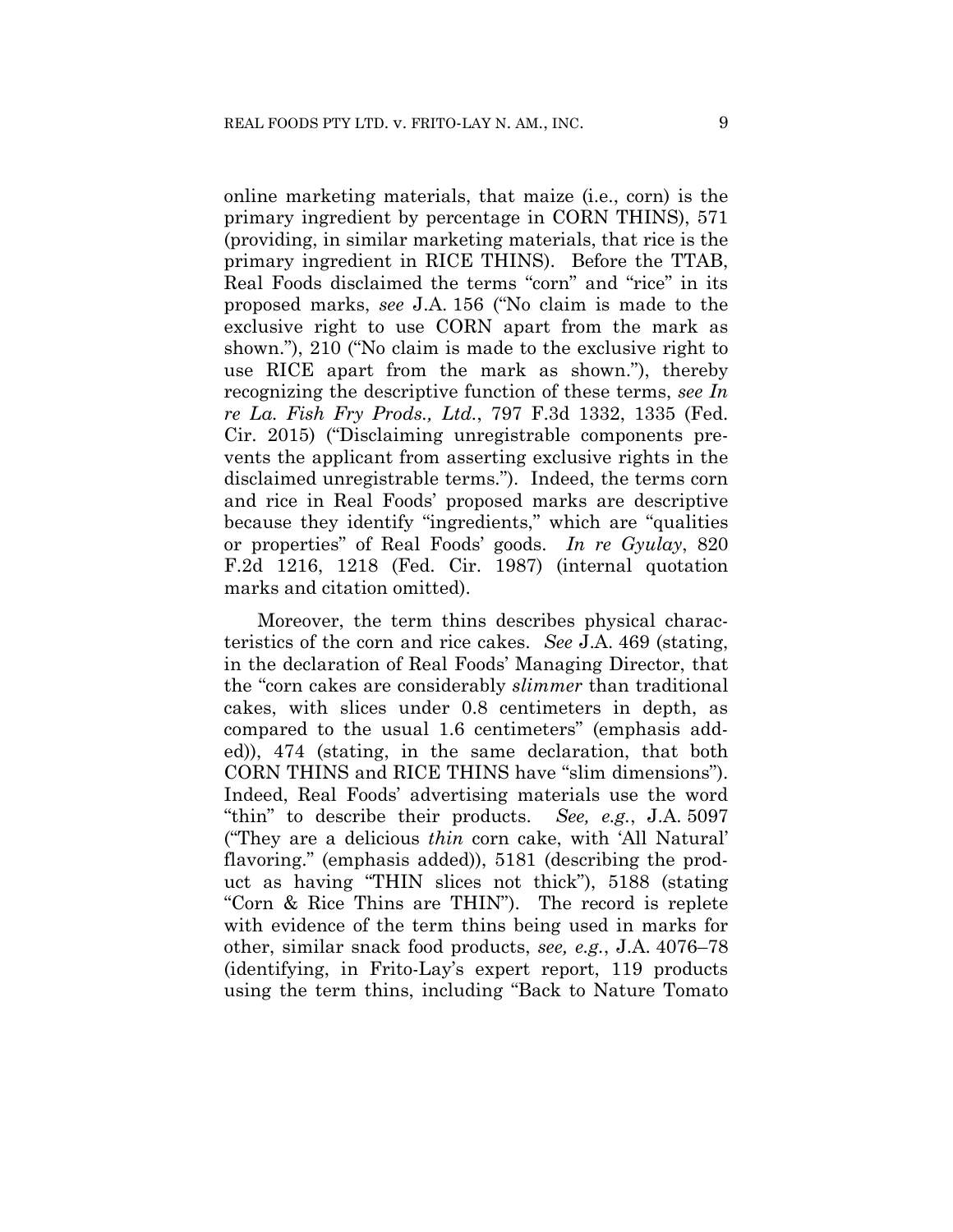Herb Rice Thins," "Baked Potato Thins," "FalaFel Thins," "Pita Thins," and "Wheat Thins"), which is evidence relevant to the issue of the term's descriptiveness, *cf. Royal Crown*, 892 F.3d at 1370 (recognizing that indirect evidence, including of "competitive use, evidence that other companies use [a term] in combination with their own . . . marks, third-party registrations[,] and applications for such combined marks," may be relevant for genericness). Thus, the proposed marks' disclosure of this thin "characteristic" or "feature" of the goods is descriptive. *In re Chamber of Commerce of the U.S.*, 675 F.3d 1297, 1300 (Fed. Cir. 2012) (internal quotation marks and citation omitted).

Viewing the marks as composites "do[es] not create a different impression." *In re Oppedahl*, 373 F.3d at 1177.[5](#page-9-0) The composite marks are "merely descriptive" because they "immediately convey[] knowledge of a quality or characteristic of the product[s]," specifically the products' main ingredients and thickness. *Id.* at 1173 (citation omitted). Contrary to Real Foods' argument, it is not determinative that the marks do not also make reference to the products being "cakes" or being made with "popped or puffed ingredients." Appellant's Br. 16, 17; *see In re Oppedahl*, 373 F.3d at 1173 ("A mark may be merely descriptive even if it does not describe *the full scope and extent* of the applicant's goods or services." (emphasis

<span id="page-9-0"></span><sup>&</sup>lt;sup>5</sup> The TTAB did not merely consider the two individual terms in each of the marks without considering the marks as a whole, as Real Foods contends. *See* Appellant's Br. 25–26. Instead, the TTAB first weighed the individual components of the marks, then explicitly discussed the marks as a whole, and concluded that even the composite marks are descriptive, *see Frito-Lay*, 2017 WL 914086, at \*17, as it is permitted to do, *see In re Oppedahl*, 373 F.3d at 1174–75.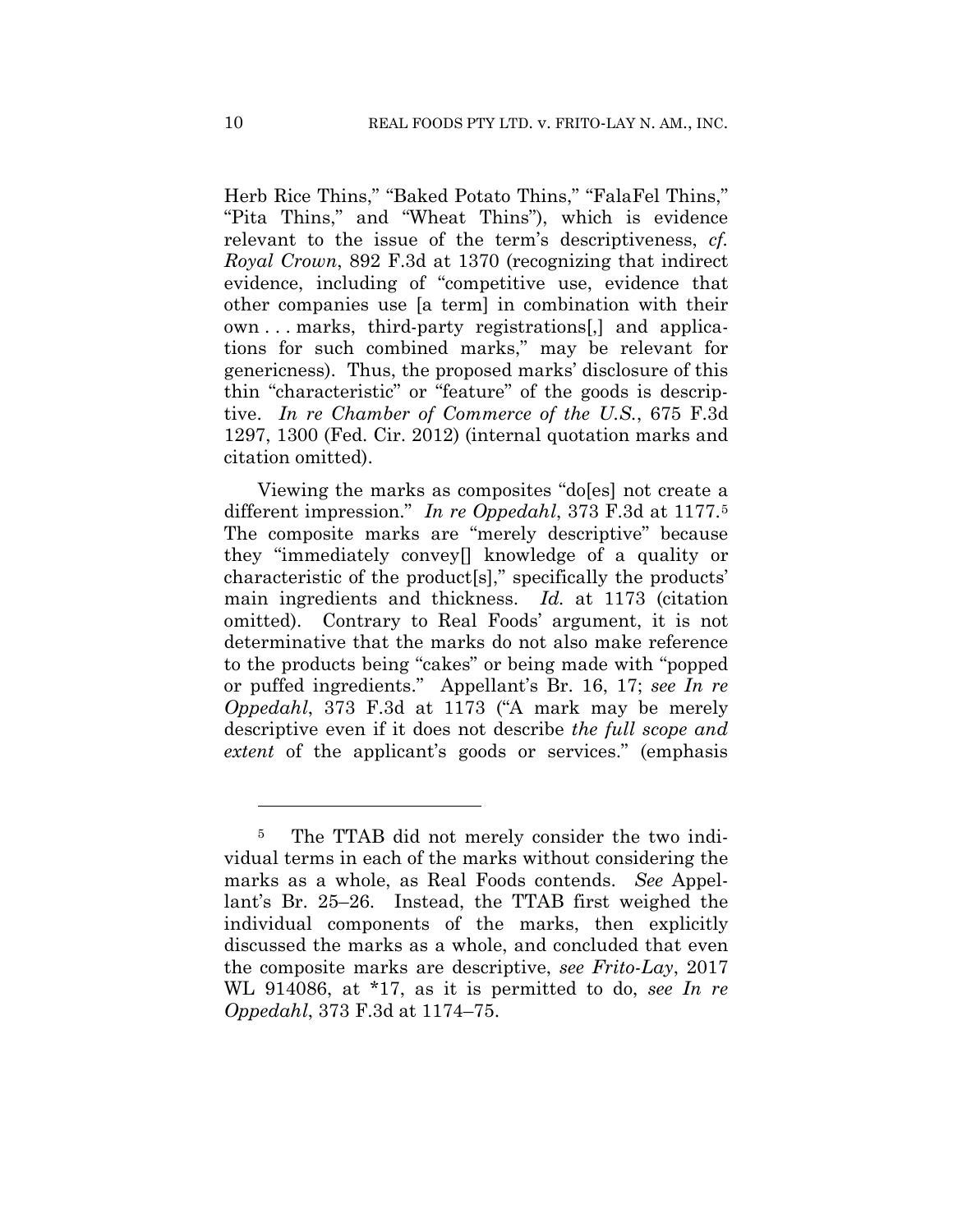added) (internal quotation marks and citation omitted)).[6](#page-10-0) Not only does the record reveal that Real Foods has deployed the proposed marks as generic descriptors, *see, e.g.*, J.A. 5309 (referring, in Real Foods' advertising material, to the product as "Delicious Golden Corn Thins With Real Flavoring," with the term "Corn Thins" stylized the same as the rest of the phrase), 5319 (same), but purchasers of Real Foods' products have also used these terms to describe Real Foods' products, rather than as source identifiers for the products, which amounts to direct evidence of the "commercial impression" of the mark as a whole, *DuoProSS*, 695 F.3d at 1252; *see, e.g.*, J.A. 5288 (referring, by a potential customer, to "[Real Foods'] corn thins product"), 5318 (similar by an online distributor of Real Foods' product). Therefore, substantial evidence supports the TTAB's descriptiveness finding.

Real Foods' counterarguments do not convince us otherwise. First, Real Foods argues it provided evidence that its marks are suggestive "in the form of marketing and advertising materials that supported consumer under-

<span id="page-10-0"></span><sup>6</sup> Real Foods identifies "alternative names that [it believes] are merely descriptive," such as "thin corn cakes," "slender corn cakes," and "slim corn cakes." Appellant's Br. 35 (internal quotation marks omitted). However, it is difficult to see how Real Foods' proposed marks are sufficiently different from these admittedly descriptive terms. To the extent Real Foods believes it is deploying the word "thin" in a unique way, i.e., turning that word into a noun by adding an "s," *see Frito-Lay*, 2017 WL 914086, at \*15 (finding "there is no definition from a traditional dictionary for 'thins' as a noun"), such use does not change the term's descriptive function, *see*  2 McCarthy § 11:29 ("A mere *change of form* of a descriptive term will not automatically remove it from the descriptive category." (emphasis added)).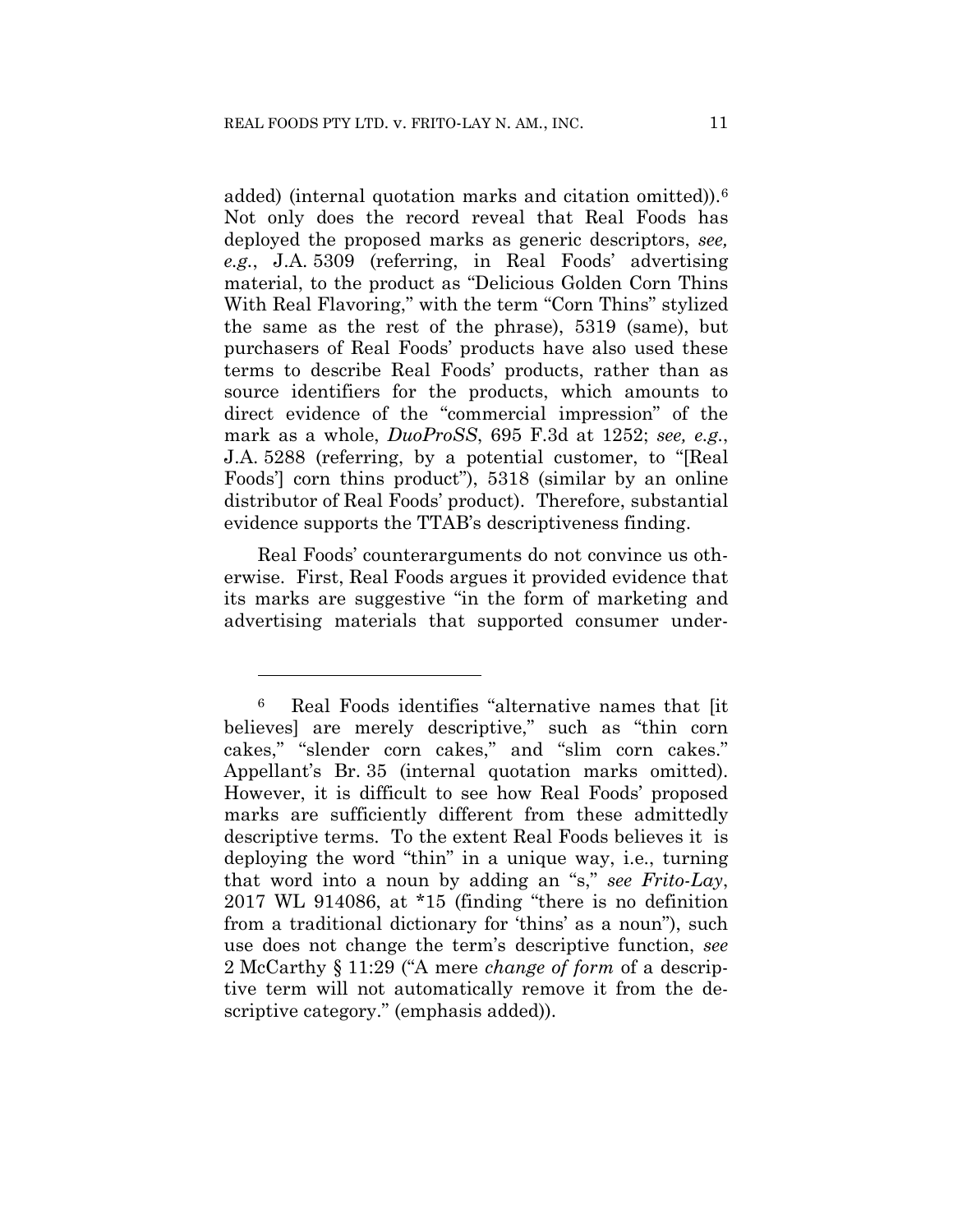standing of the marks . . . as a double entendre," by conveying "the low calorie, light[,] and diet-friendly characteristics of the products." Appellant's Br. 27. Real Foods cites *In re Colonial Stores, Inc.*, *see id.*, in which our predecessor court held that an applicant's proposed mark "SUGAR & SPICE" was suggestive for "[b]akery products," including "cakes, cookies, breads, rolls, donuts, pastries, [and] crackers," 394 F.2d 549, 549 (CCPA 1968) (internal quotation marks omitted), even though they also "describe[d] goods containing sugar and spice," *id.* at 550. The court explained that the mark at issue creates an "unusual association" in the view of a consumer and evokes the "*immediate impression* . . . of sugar and spice with everything nice," *id.* at 552 (emphasis added) (internal quotation marks and footnote omitted), by referencing a well-known "nursery rhyme," *id.* at 553. Here, however, the TTAB rejected Real Foods' argument "in light of the evidence of use of 'thins' by other manufacturers on cookies, which are not known for having a low caloric content, and other snack foods such as pretzels, even chocolate-coated pretzels." *Frito-Lay*, 2017 WL 914086, at \*17; *see id.* (stating it was "not persuade[d]" by Real Foods' evidence). We find substantial evidence supports the TTAB's finding of no additional suggestive meaning of the proposed marks because similar products, which are not typically low in calories or known for healthfulness, contain the same descriptive term of thins. *See, e.g.*, J.A. 1069 (providing "ANNA'S GINGER THINS" for gingerbread cookies), 2824 (providing a trademark application seeking registration of "BROWNIE THINS" for "dessert snacks . . . of cookies, cakes, donuts, brownies, or muffins"), 4051–52 (listing several types of pretzel thins in Frito-Lay's expert report), 5775 (depicting, inter alia, "barkTHINS," a flavor of which is described as "Dark Chocolate Pretzel Snacking Chocolate"). Therefore, it is reasonable to conclude that Real Foods' claimed additional meaning of healthfulness would not attach in the eyes of a consumer, *see Frito-Lay*, 2017 WL 914086, at \*17,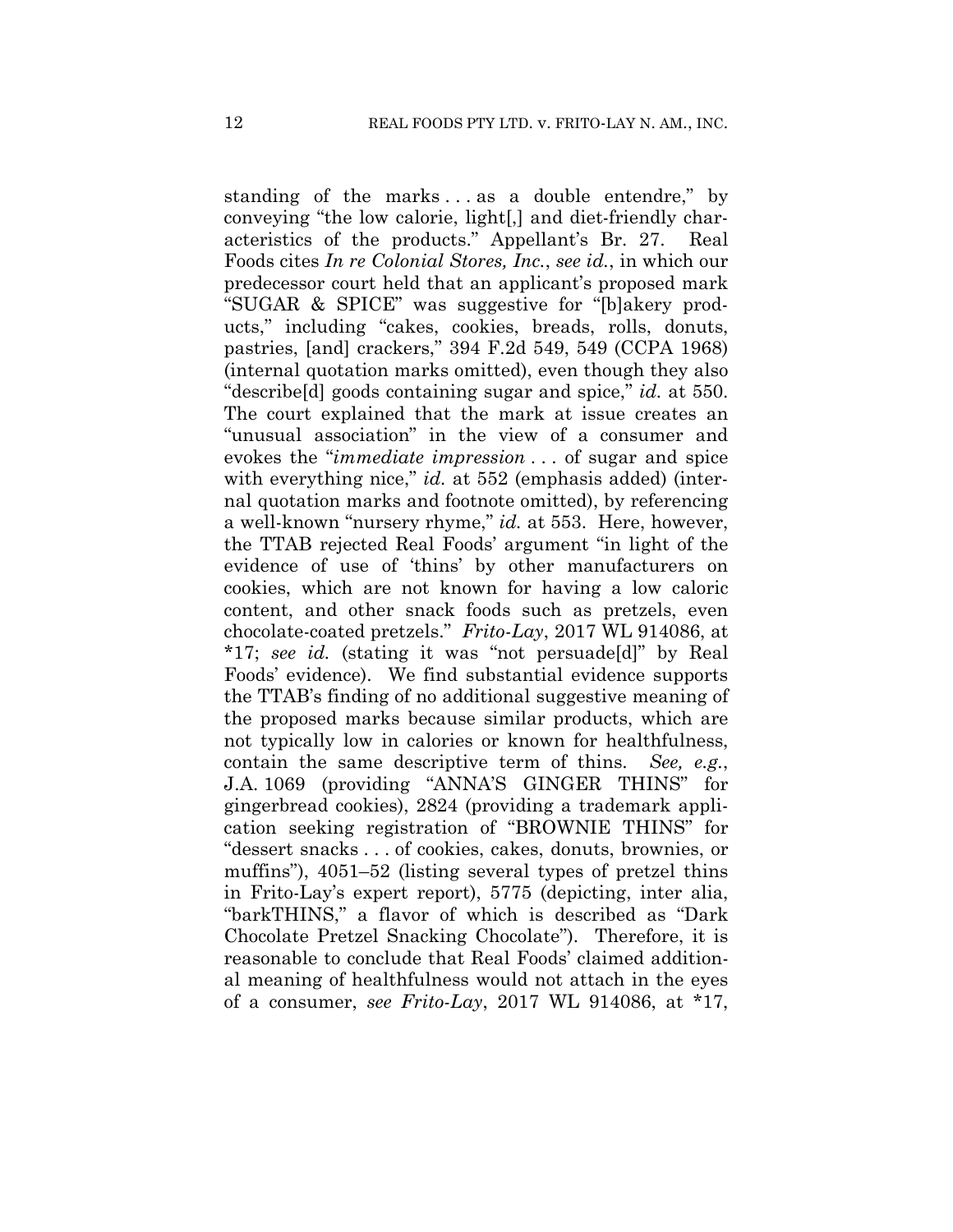such that substantial evidence supports the TTAB's conclusion, even if other evidence may reasonably allow one to infer a healthfulness-related meaning, *see Citigroup*, 637 F.3d at 1349 (explaining that substantial evidence may support a decision "even if two inconsistent conclusions can be drawn from the evidence").

Second, Real Foods contends the TTAB "improperly relied on Frito-Lay's third party evidence," contained in its expert report, "concerning the usage of 'THINS.'" Appellant's Br. 32 (capitalization modified). Specifically, Real Foods argues that Frito-Lay's expert report "did not consider the meaning . . . of [the proposed marks] *as a whole*" and only analyzed "crackers, chips, and other snack foods[, which are] different from popped corn and rice cakes." *Id.* (emphasis added). The TTAB reasonably relied on Frito-Lay's expert report, which concluded "[t]he word THINS when used for snack foods such as crackers, cookies, wafers, biscuits, crispbreads, crispbread slices, or crisps does not indicate the origin or source of the snack food item." J.A. 4010–11. There is no requirement that an expert report provide an opinion as to the marks as a whole for the TTAB to rely on it, and we decline to impose such a requirement. Instead, *the TTAB* is required to consider the mark "as a whole," *DuoProSS*, 695 F.3d at 1252, which it did, *see Frito-Lay*, 2017 WL 914086, at \*17.

In addition, as we have observed, "[e]vidence of the public's understanding of [a] term may be obtained from *any* competent source." *Royal Crown*, 892 F.3d at 1366 (emphasis added) (internal quotation marks and citation omitted). Here, the parties waived "all objections to the admissibility of the evidence . . . , but without prejudice to [their] rights to rely on arguments concerning the probative value of such evidence," in order to take advantage of the TTAB's "Accelerated Case Resolution . . . procedure." *Frito-Lay*, 2017 WL 914086, at \*2 (footnote omitted). Frito-Lay's expert report is relevant to the inquiry because Real Foods' own advertising material compares its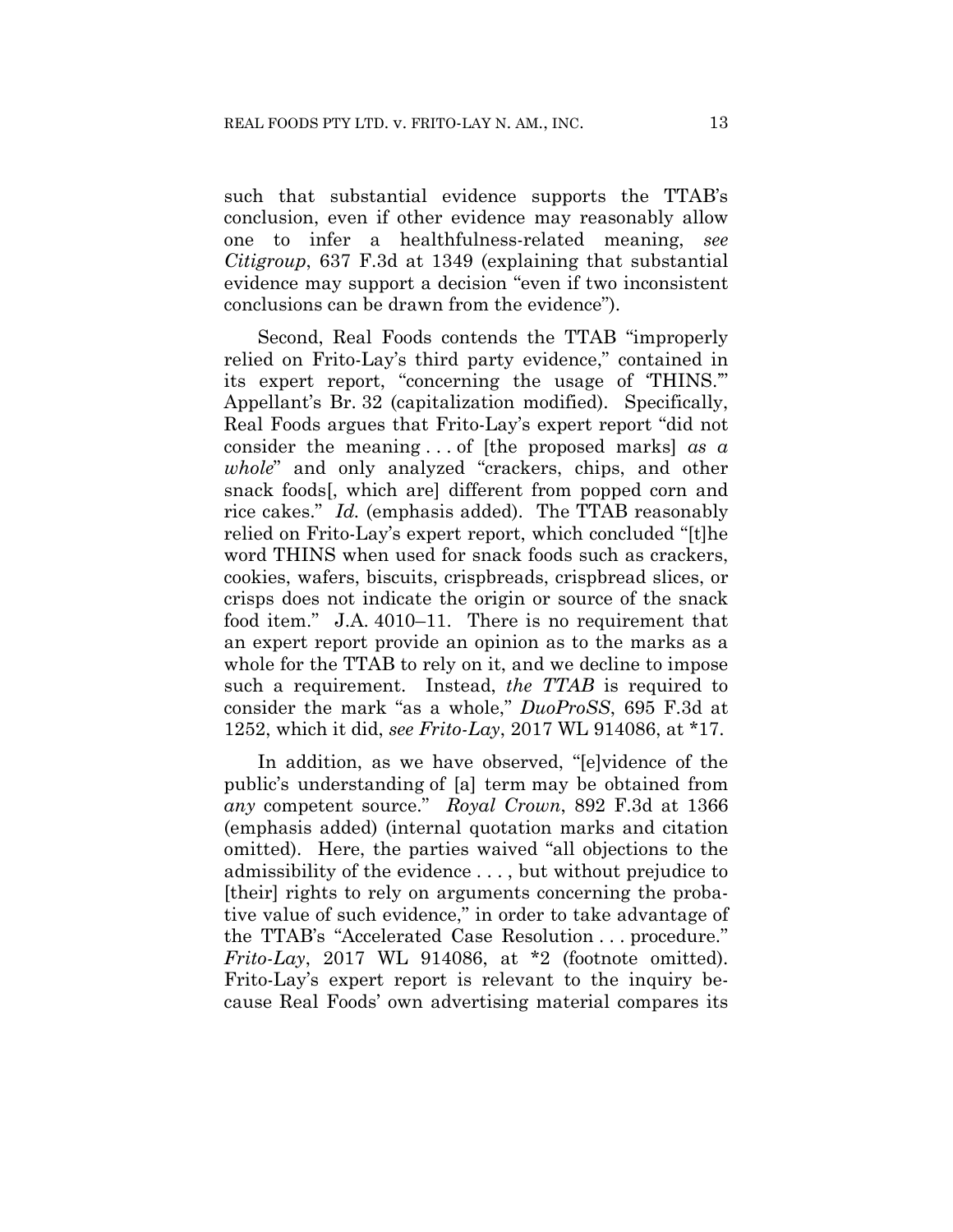goods to snack foods, namely crackers. *See, e.g.*, J.A. 5185 (calling its corn thins product "a substitute for tortilla chips"), 5186 (referring to the same as "a real alternative to bread, crackers, rice cakes[,] or crispbreads"), 5195 (describing its product as a "healthy popped corn cake" that "taste[s] just like popcorn—in a *cracker*" (emphasis added)). Although Real Foods now attempts to undermine the relevance of this evidence by characterizing its proposed marks as limited to "popped corn and rice cakes," Appellant's Br. 32, each of Real Foods' applications identifies the goods as "crispbread slices," which are kinds of crackers, as discussed below, *see infra* Section III; *see also* J.A. 164 (citing evidence, by a USPTO examiner, that indicates corn cakes are a type of crispbread). Therefore, it was not improper for the TTAB to rely on the third party evidence contained in Frito-Lay's expert report.

Third, Real Foods argues the TTAB "failed to consider third party registrations of THINS." Appellant's Br. 33 (capitalization modified); *see id.* at 33–35. However, the TTAB's Opinion identified several trademark registrations that "incorporate the term 'thins,'" *Frito-Lay*, 2017 WL 914086, at \*9–10; *see id.* at \*9 (providing these marks in a section entitled "Registrations by Others"), and determined they "ha[ve] limited probative value" because "each application must be examined on its own merits," *id.* at \*5 n.18 (internal quotation marks and citation omitted). The TTAB is correct that these prior registrations do not compel registration of Real Foods' proposed marks. *See In re Cordua Rests., Inc.*, 823 F.3d 594, 600 (Fed. Cir. 2016) ("The [US]PTO is required to examine all trademark applications for compliance with each and every eligibility requirement, . . . even if the [US]PTO earlier mistakenly registered a similar or identical mark suffering the same defect."). Instead, as discussed, the TTAB properly considered the proposed marks in light of the record and adequately supported its finding that Real Foods' marks are highly descriptive.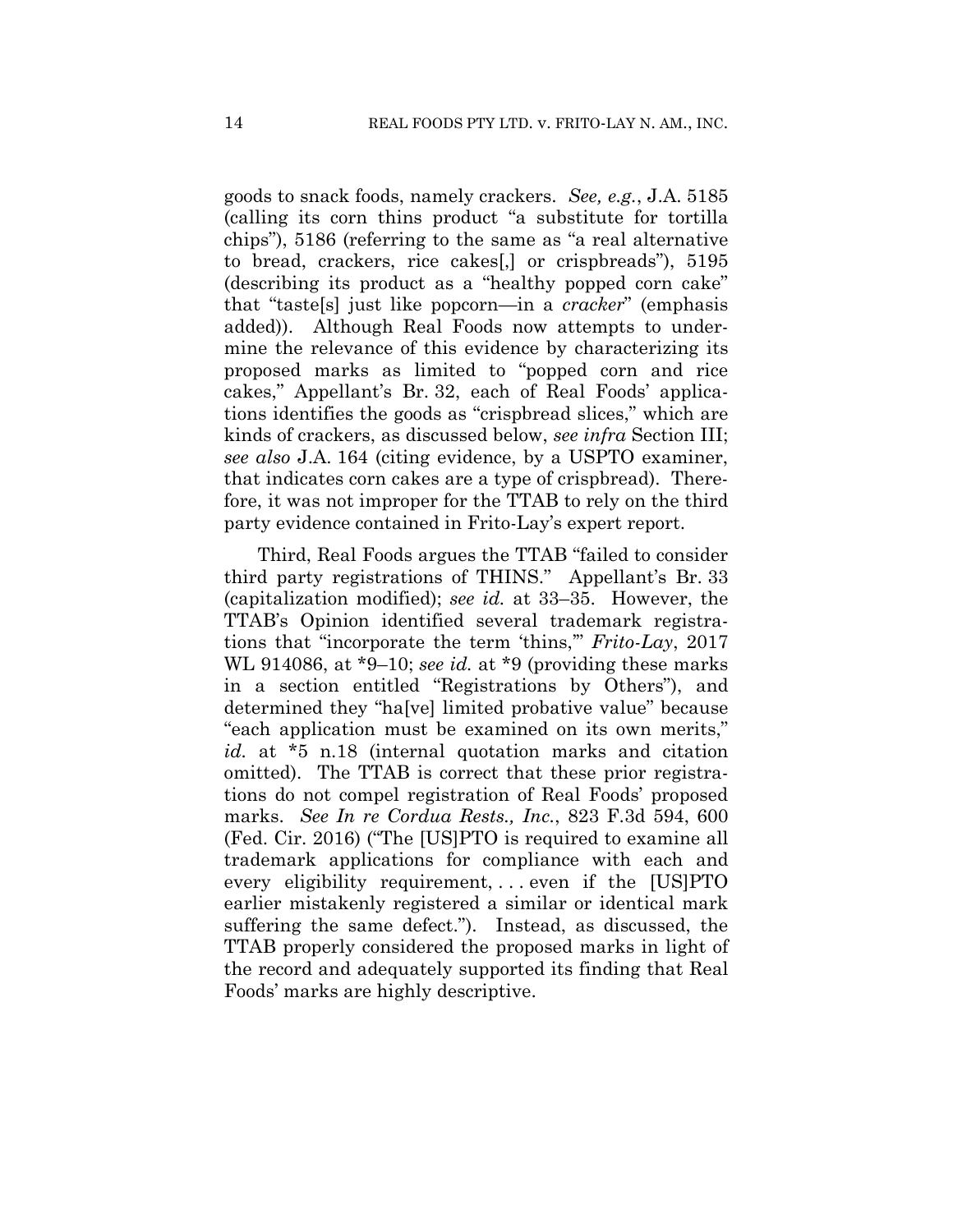## B. Substantial Evidence Supports the TTAB's Acquired Distinctiveness Finding

The TTAB found that Real Foods "has not demonstrated that its applied-for marks have acquired distinctiveness." *Frito-Lay*, 2017 WL 914086, at \*20. The TTAB noted that (1) Real Foods "has done little or no advertising of CORN THINS or RICE THINS"; (2) Real Foods' "sales figures, while not insignificant, are not high"; (3) "the use of THINS is not limited to [Real Foods]"; and (4) a survey conducted by Frito-Lay's expert, which had "some probative value," established "limited recognition of CORN THINS as a mark." *Id.* Real Foods argues the TTAB erred because "its marks have acquired secondary meaning" and maintains the TTAB failed to properly consider the record evidence. Appellant's Br. 41 (capitalization modified). We disagree with Real Foods.

Acquired distinctiveness, i.e., "[s]econdary meaning," "is a term of art which denotes that there is an association formed in the minds of the consumers between the mark and the source or origin of the product." *Tone Bros., Inc. v. Sysco Corp.*, 28 F.3d 1192, 1201 (Fed. Cir. 1994) (internal quotation marks and citation omitted). "To determine whether a mark has acquired secondary meaning, courts consider: advertising expenditures and sales success; length and exclusivity of use; unsolicited media coverage; copying of the mark . . . ; and consumer studies." *Coach Servs., Inc. v. Triumph Learning LLC*, 668 F.3d 1356, 1379 (Fed. Cir. 2012) (citation omitted).

Substantial evidence supports the TTAB's finding that Real Foods' proposed, highly descriptive marks have not acquired distinctiveness. Real Foods' sales and advertising figures weigh against a finding of acquired distinctiveness. The record indicates that Real Foods has spent a relatively small amount on advertising as compared to other expenditures, J.A. 5469 (providing annual U.S. advertising figures relative to other expenditures); *see*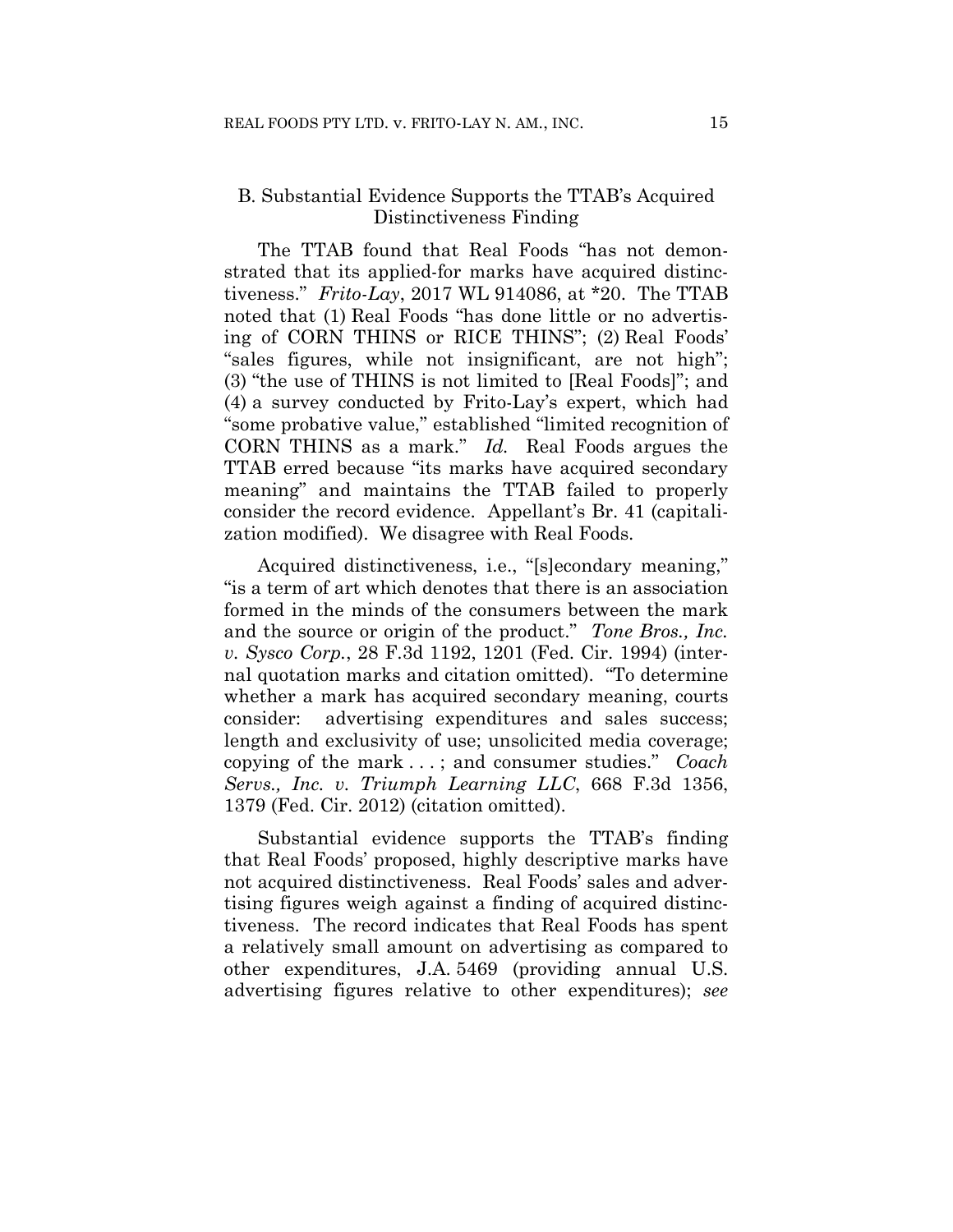J.A. 5369 (acknowledging, by Real Foods' marketing manager, that Real Foods has a small advertising budget), and that its overall sales figures are not high, J.A. 5103 (discussing annual sales in the context of market needs); *see* J.A. 1191 (showing a recent *decrease* in overall sales numbers). Additionally, research conducted by a third party on behalf of Real Foods demonstrates that consumers have low brand loyalty to and low preference for Real Foods' corn and rice cakes, as compared to its competitors'. *See* J.A. 5137 (depicting a graph comparing consumer brand awareness for several companies producing similar products).

Moreover, Frito-Lay's expert survey established that only around ten percent of respondents associated CORN THINS with a particular company, *see* J.A. 4405 (stating "a net of 10.3% of respondents stated that they associated CORN THINS with only one company" and, when the pool of respondents was limited to "only purchasers and prospective purchasers of crispbreads/crispbread slices," that number increased to only "10.9% of the respondents", and that about half of those respondents identified a company *other than* Real Foods, *see* J.A. 4412 ("42 of the 89 subjects who indicated 'only one company' . . . specified the name of a company other than Real Foods ...."... The TTAB gave this survey "some probative" weight. *Frito-Lay*, 2017 WL 914086, at \*20. Similar survey data has been held to demonstrate that a descriptive mark has not acquired distinctiveness. For example, in *Roselux Chemical Co. v. Parsons Ammonia Co.*, our predecessor court reversed a trademark registration, finding the mark descriptive and not having acquired distinctiveness, where the survey data demonstrated that only "10% of the people who actually know the [ammonia] product" called it by the name of the proposed mark. 299 F.2d 855, 862 (CCPA 1962). The court reasoned that one could not "assume therefrom that the primary significance of the [descriptive term] to purchasers of ammonia is as a desig-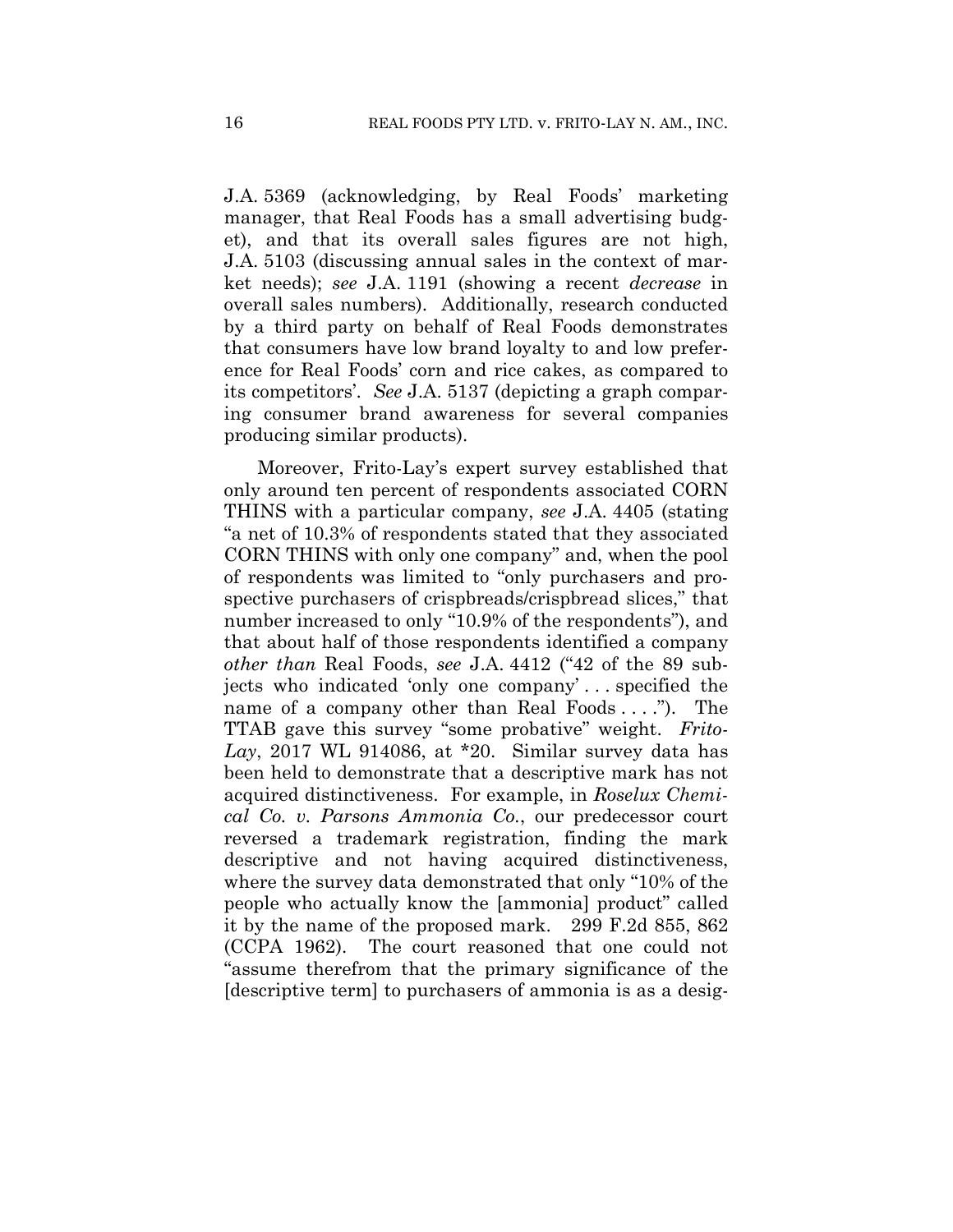nation of origin." *Id.*; *cf. Princeton Vanguard*, 786 F.3d at 969 (recognizing, for genericness, that direct consumer survey evidence is considered probative and generally "preferable to indirect forms of evidence" (internal quotation marks and citation omitted)). Therefore, taken together, this constitutes substantial evidence supporting the TTAB's finding.

Real Foods' counterarguments are unavailing. First, Real Foods avers that the TTAB's "erroneous determination that the marks were 'highly descriptive' rendered it impossible for Real Foods to establish secondary meaning." Appellant's Br. 36 (capitalization modified); *see id.* at 36–41. The TTAB did not place an inappropriately heavy burden on Real Foods. Our case law provides that "[w]here a mark sits on a sliding scale of descriptiveness impacts the burden a proposed registrant must bear with respect to its claim of acquired distinctiveness." *Royal Crown*, 892 F.3d at 1365; *see In re Steelbuilding.com*, 415 F.3d at 1301 (stating that, where a "proposed mark is highly descriptive," the "applicant had the burden to show a concomitantly high level of secondary meaning"). Rather than making it impossible for Real Foods to establish secondary meaning, the TTAB found the marks "highly descriptive," thereby properly placing a heavier burden on Real Foods to prove distinctiveness. *Frito-Lay*, 2017 WL 914086, at \*20.

Second, Real Foods argues the TTAB "ignored" evidence of Real Foods' "substantially exclusive and continuous use of CORN THINS and RICE THINS over many years," which was "clear legal error" pursuant to § 1052(f). Appellant's Br. 42 (capitalization modified). However, § 1052(f) provides that "[t]he Director [of the USPTO] *may accept* as prima facie evidence that the mark has become distinctive . . . proof of substantially exclusive and continuous use thereof as a mark by the applicant in commerce for the [previous] five years." 15 U.S.C. § 1052(f) (emphasis added). Therefore, while evidence of substantially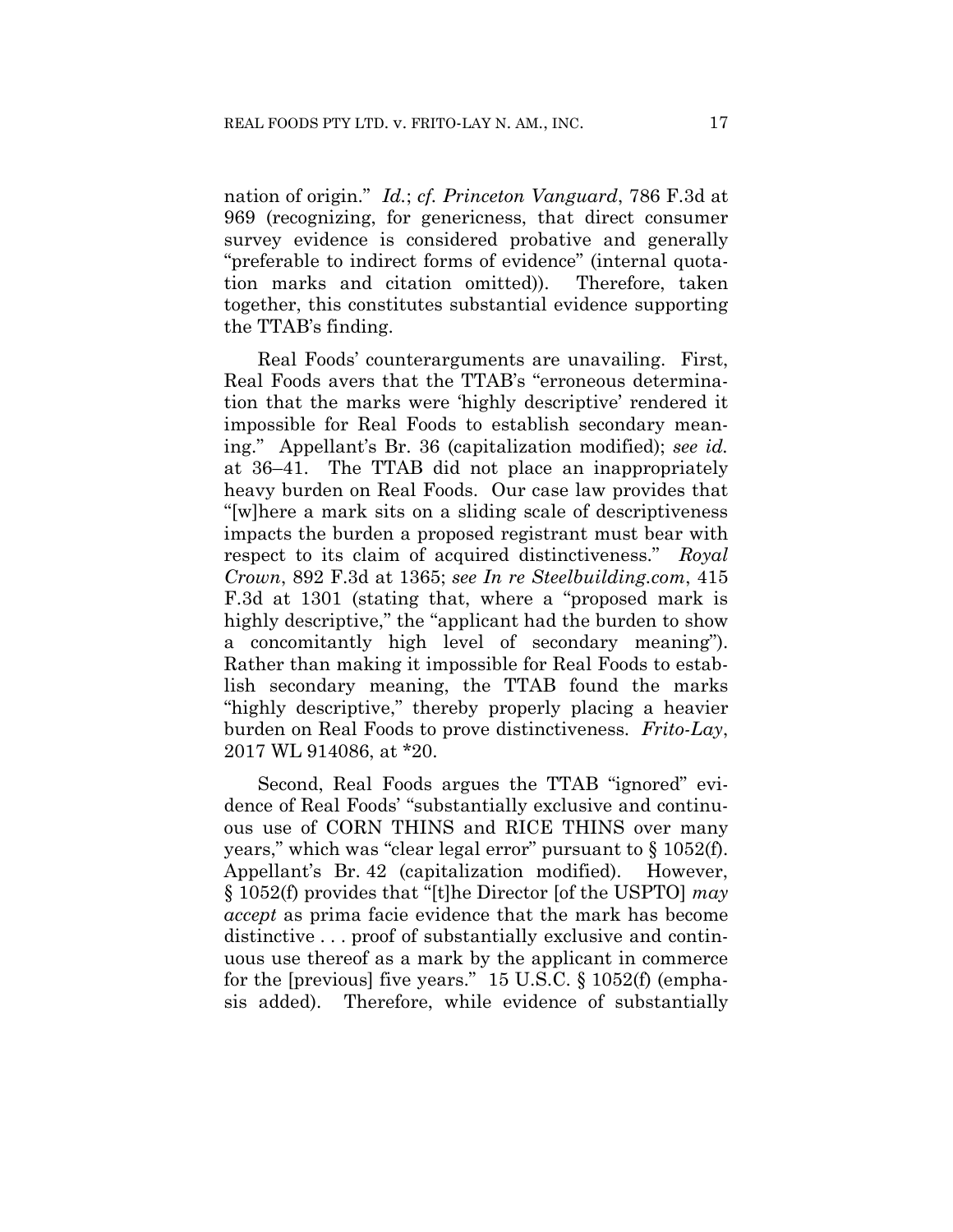exclusive and continuous use *may* be sufficient to prove a prima facie case of acquired distinctiveness, this is not always the case. *See In re La. Fish Fry*, 797 F.3d at 1337. "Particularly for a mark that is . . . highly descriptive like [Real Foods' proposed marks], the [TTAB] was within its discretion not to accept [Real Foods'] alleged five years of substantially exclusive and continuous use as prima facie evidence of acquired distinctiveness." *Id.* (italics omitted). Moreover, the TTAB did not simply ignore this evidence; it explicitly "acknowledged this evidence," as Real Foods admits. Appellant's Br. 42 (citing *Frito-Lay*, 2017 WL 914086, at \*19 n.112).

Third, Real Foods contends the TTAB (1) ignored evidence of "Real Foods' sales and top market share position," *id.* at 43 (capitalization modified); *see id.* at 43–45, (2) "failed to properly weigh Real Foods' [evidence of its] marketing efforts," *id.* at 45 (capitalization modified); *see id.* at 45–54, and (3) "gave improper weight to Frito-Lay's flawed survey," *id.* at 55 (capitalization modified); *see id.* at 55–61.[7](#page-17-0) The TTAB is entitled to weigh the evidence,

<span id="page-17-0"></span><sup>7</sup> Many of Real Foods' arguments mischaracterize the TTAB's findings. For example, Real Foods contends the TTAB "erred when it found *no* probative value in Real Foods' expert [declaration]," Appellant's Br. 53 (emphasis added); however, the TTAB explicitly considered the expert report and evidence in question but found it had "*little* probative value on the question of acquired distinctiveness." *Frito-Lay*, 2017 WL 914086, at \*18 (emphasis added). Real Foods also states the "[TTAB] inappropriately disregarded [certain] evidence by failing to consider social media and online engagement with consumers," Appellant's Br. 48; yet, the TTAB explicitly considered this evidence, *see, e.g.*, *Frito-Lay*, 2017 WL 914086, at \*18 ("[Real Foods] has over 16,000 Facebook 'likes' and its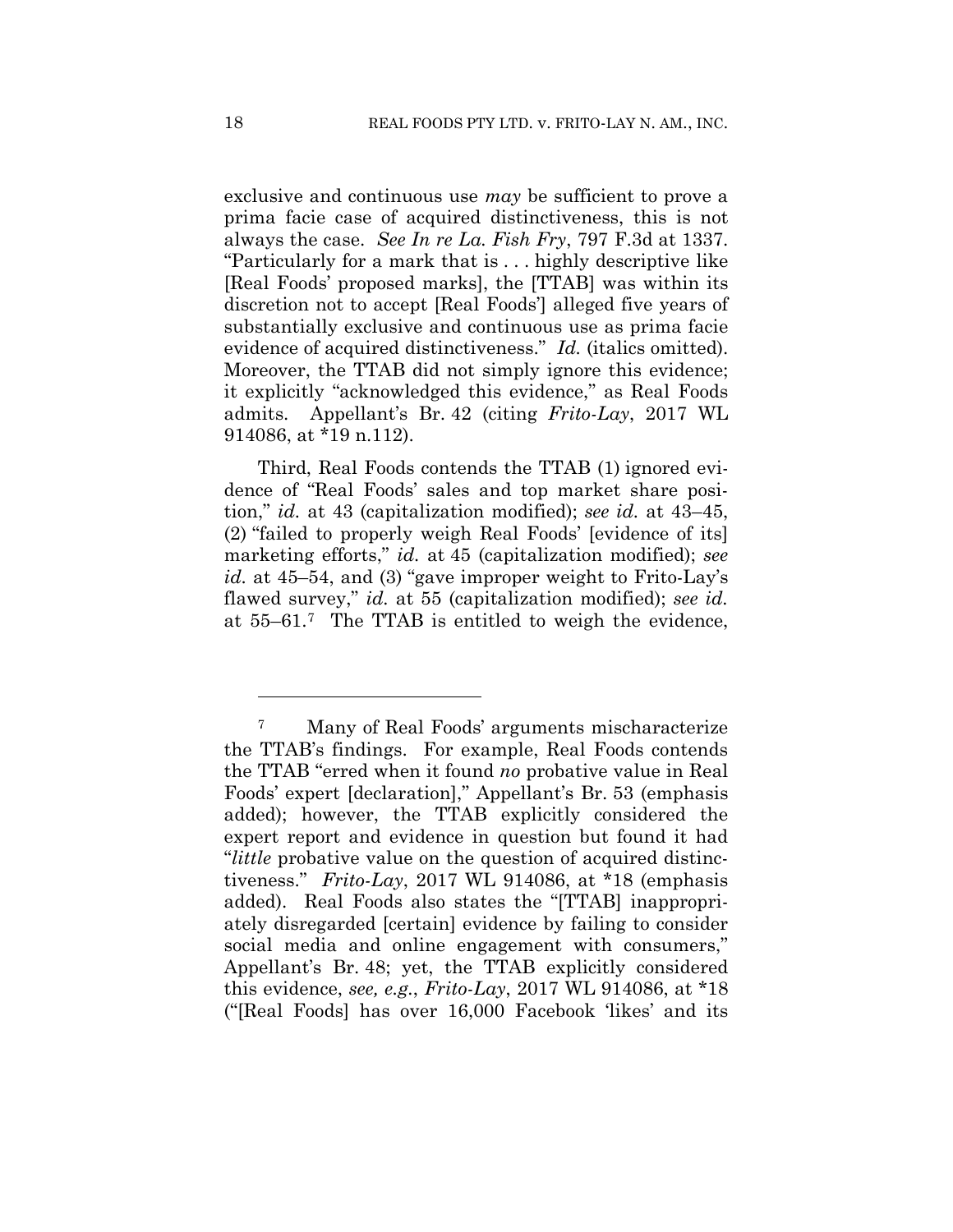*see Inwood Labs., Inc. v. Ives Labs., Inc.*, 456 U.S. 844, 856 (1982) ("Determining the weight and credibility of the evidence is the special province of the trier of fact."), and we reject Real Foods' invitation to disturb the TTAB's findings by reweighing the evidence. Furthermore, to the extent Real Foods believes the TTAB committed legal error by failing to consider its marks "in the context of the demand for the type of product and the size of the natural foods markets in which [Real Foods] competes," Appellant's Br. 44 (citations omitted), we find no merit in this position. Real Foods' "registration does not contain limitations describing a particular channel of trade or class of customer," so "[its] goods . . . are assumed to travel in all normal channels of trade." *Packard Press, Inc. v. Hewlett-Packard Co.*, 227 F.3d 1352, 1361 (Fed. Cir. 2000); *see*  J.A. 53–208 (CORN THINS application), 209–26 (RICE THINS application). Thus, the TTAB properly determined that Real Foods' proposed marks have not acquired distinctiveness.

### III. Frito-Lay's Cross-Appeal

The TTAB dismissed Frito-Lay's claim that the proposed marks are generic. *Frito-Lay*, 2017 WL 914086, at \*14. The TTAB identified the genus of the goods as "popped corn cakes" for the CORN THINS mark and "rice cakes" for the RICE THINS mark, and it further noted the "relevant public is the general consuming public who consume and eat the snack foods identified." *Id.* at \*4. The TTAB then found Frito-Lay "failed to demonstrate by a preponderance of the evidence that CORN THINS and RICE THINS considered as a whole would be perceived by consumers as generic for, respectively, popped corn cakes and rice cakes." *Id.* at \*13. On cross-appeal, Frito-Lay argues "[Real Foods'] marks are generic." Cross-

l

products have been featured on several blogs." (footnote omitted)).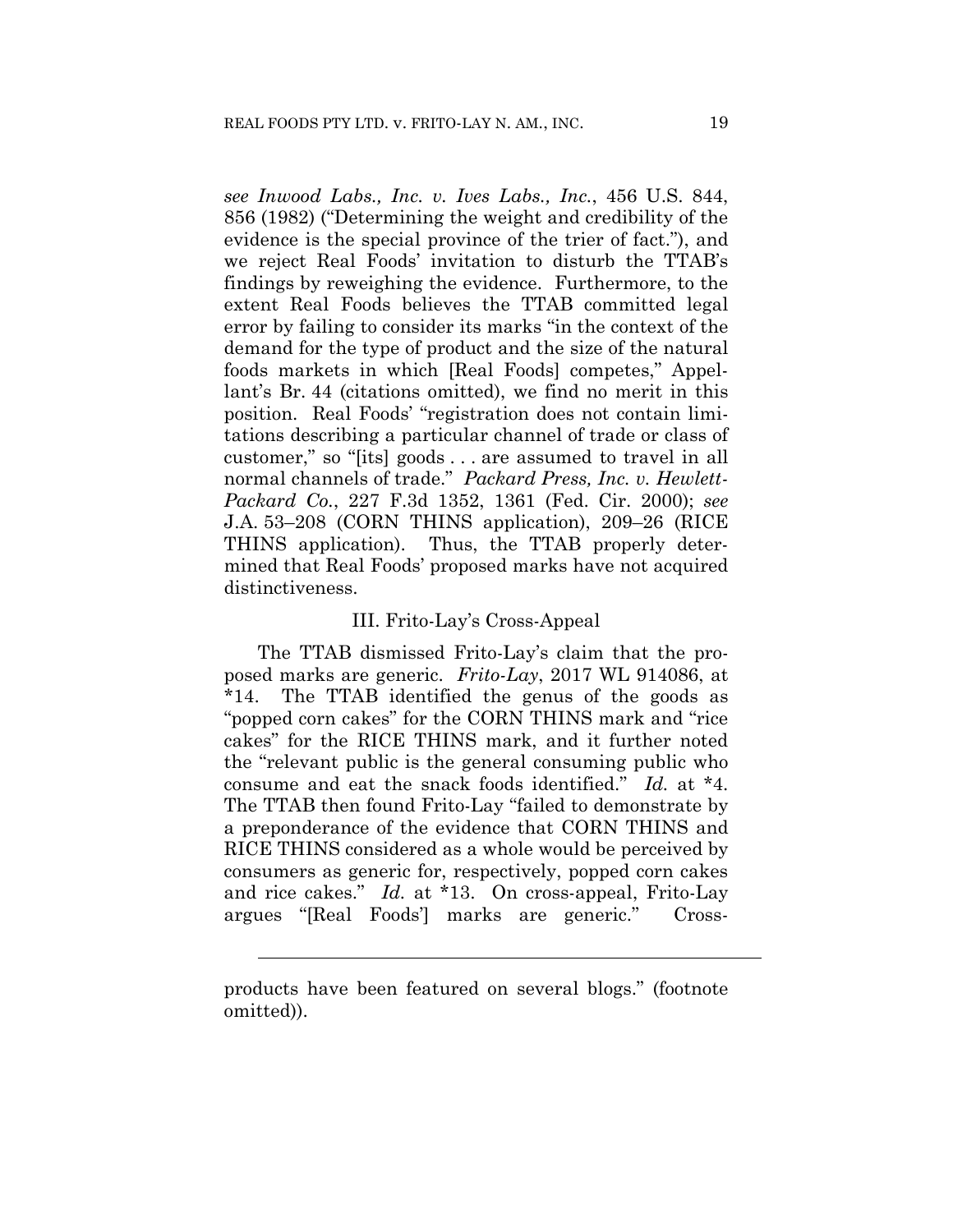Appellant's Br. 15 (capitalization modified); *see id.* at 15– 22. Specifically, Frito-Lay contends the TTAB erred by finding "thins' is not a generic term" "based solely on the fact that it is used within some third-party brand names" because "'thins' is commonly used as a generic term for snack food products, including crackers and crispbread slices." *Id.* at 22. We agree that the TTAB erred, but not for the reasons asserted by Frito-Lay.[8](#page-19-0)

"[A] term can be generic for a genus of goods or services if the relevant public understands the term to refer

<u>.</u>

<span id="page-19-0"></span><sup>8</sup> We have "a special obligation" to satisfy ourselves of jurisdiction. *Bender v. Williamsport Area Sch. Dist.*, 475 U.S. 534, 541 (1986) (citation omitted). "A party that is not adversely affected by a judgment lacks standing to" cross-appeal. *TypeRight Keyboard Corp. v. Microsoft Corp.*, 374 F.3d 1151, 1156 (Fed. Cir. 2004) (citing *Pub. Serv. Comm'n v. Brashear Freight Lines, Inc.*, 306 U.S. 204, 206 (1939)); *see Phigenix, Inc. v. Immunogen, Inc.*, 845 F.3d 1168, 1172 (Fed. Cir. 2017) (applying standing principles to appeals "from a final agency action"). Although the TTAB refused registration of Real Foods' proposed marks, Frito-Lay has standing to challenge the TTAB's finding of non-genericness because Frito-Lay is adversely affected by registrability on the supplemental register of a descriptive term that has not acquired secondary meaning and therefore may eventually become eligible for registration on the principal register, *In re Bush Bros.*, 884 F.2d at 570; *see* 15 U.S.C. §§ 1052(f), 1091(a), while a generic term cannot, *see Royal Crown*, 892 F.3d at 1366. Further, a mark seeking supplemental registration, unlike principal registration, "shall not be published for or be subject to opposition." 15 U.S.C. § 1092. *But see id.* (explaining further that a mark seeking registration on the supplemental register is still subject to cancellation proceedings).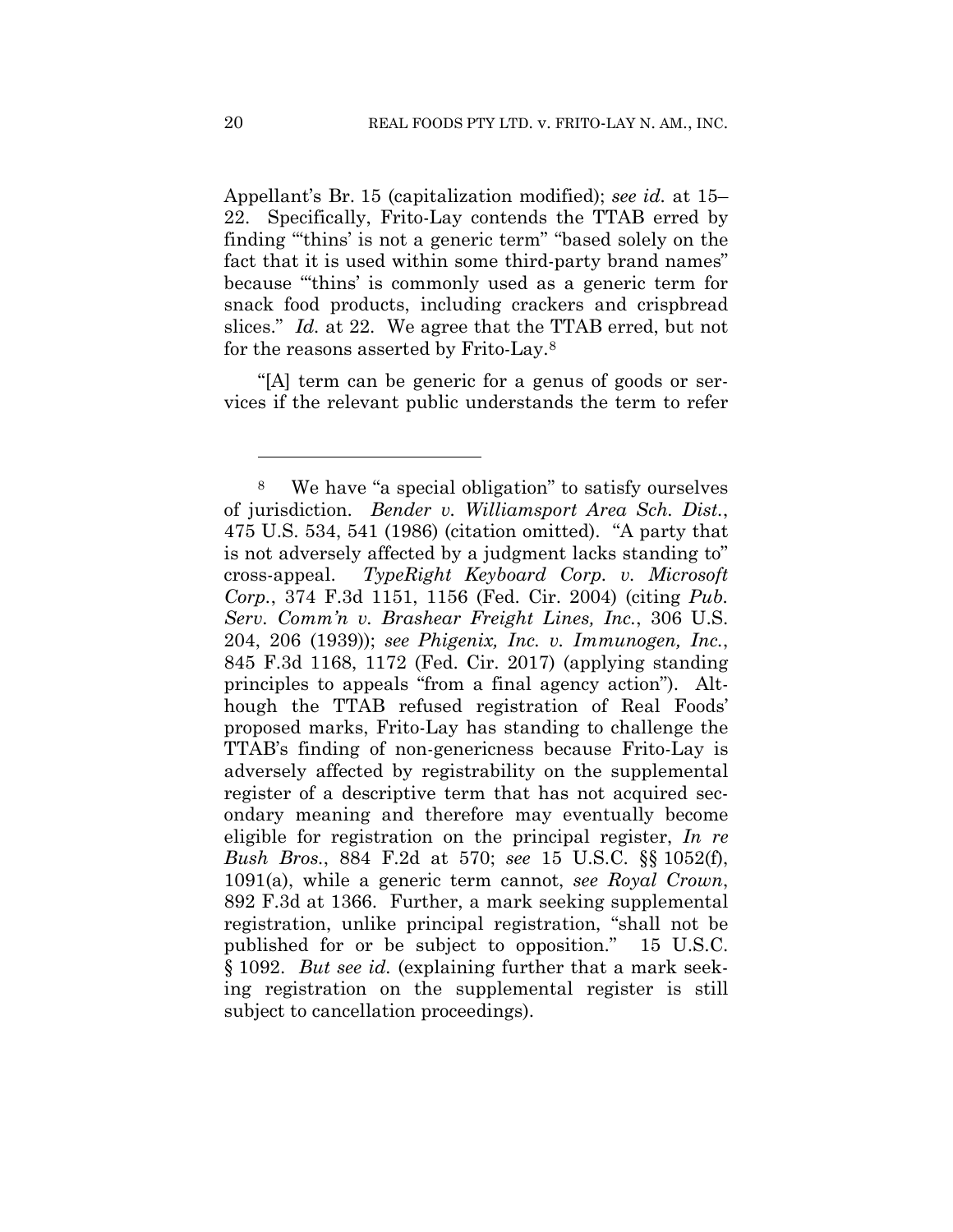to a *key aspect* of that genus." *Royal Crown*, 892 F.3d at 1367 (ellipsis, internal quotation marks, and citation omitted). Genericness involves a "two-step inquiry" that asks: (1) "what is the genus of goods or services at issue," and (2) "is the term sought to be registered or retained on the register understood by the relevant public primarily to refer to that genus of goods or services?" *Princeton Vanguard*, 786 F.3d at 965 (internal quotation marks and citation omitted); *see id.* at 968 (explaining that the TTAB should consider "the record evidence of the public's understanding of the mark as a whole"). "The authority is legion that the question of registrability of an applicant's mark must be decided on the basis of the identification of goods set forth in the application[,] regardless of what the record may reveal as to the particular nature of an applicant's goods . . . ." *In re Cordua*, 823 F.3d at 602 (internal quotation marks and citation omitted).

The TTAB improperly narrowed the genus of the goods at issue. The Applications initially identified the goods as "[c]rispbread slices predominantly of corn," J.A. 53, and "crispbread slices primarily made of rice," J.A. 209. During the opposition proceedings, Real Foods moved to amend the goods as "crispbread slices predominantly of corn, *namely popped corn cakes*" and "crispbread slices primarily made of rice, *namely rice cakes*," J.A. 279 (emphases added), and the TTAB granted Real Foods' motion to amend, *Frito-Lay*, 2017 WL 914086, at \*21. In its Opinion, the TTAB defined the genus of the goods strictly by reference to the *newly added* portion of the amended language, identifying the genus as "popped corn cakes" for the CORN THINS mark and "rice cakes" for the RICE THINS mark. *Id.* at \*4.

While recognizing that the amendment narrowed the identification of goods, the TTAB failed to take into account in its determination of the genus under step one that the Applications show that popped corn cakes and rice cakes are types of crispbread slices, which, in turn,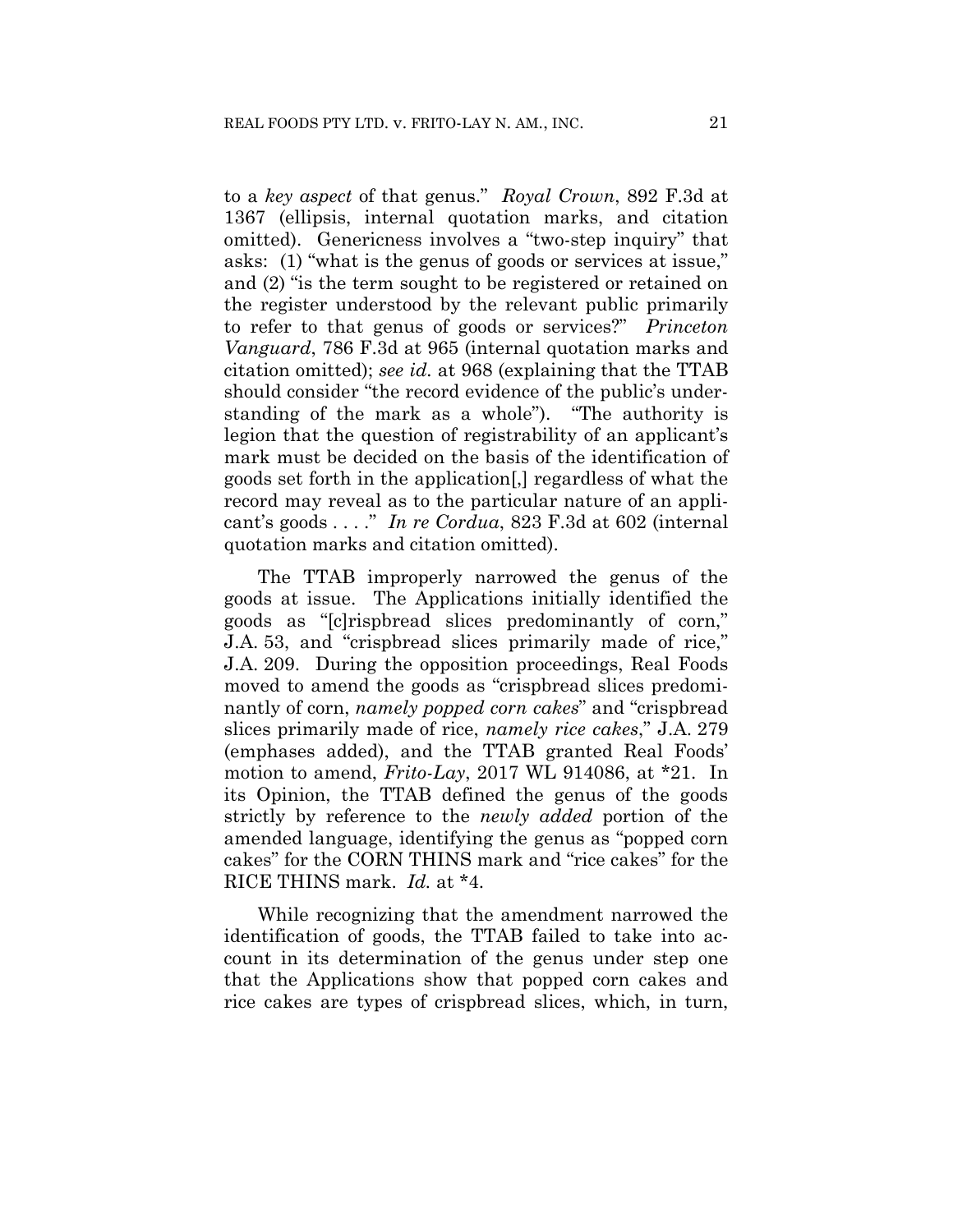the record defines as types of crackers. *See Frito-Lay*, 2017 WL 914086, at \*3 (relying on Frito-Lay's concession that "the record indisputably show[s] that popped corn and rice cakes are *kinds of crispbreads*" to grant the Motion to Amend (emphasis added) (internal quotation marks and footnote omitted)); *see also* J.A. 94 (defining "crispbreads" as "plain dry unsweetened cracker[s] made from crushed grain"), 169 (defining, in an online dictionary, "crispbread" as "[a] kind of flat, dry bread or cracker"); *cf. In re Hotels.com, L.P.*, 573 F.3d 1300, 1303–04, 1306 (Fed. Cir. 2009) (relying on dictionary definitions to define an individual term within a mark).

This was error. As set forth in Real Foods' Applications and the Motion to Amend, *see* J.A. 279, corn cakes and rice cakes are the species, not the genus, *see Two Pesos*, 505 U.S. at 768. In its Opinion, the TTAB failed to provide any reasoning for its conclusion that the narrowed identification of goods alone was the appropriate genus to use in its genericness analysis. The TTAB's error in identifying the proper genus at step one, thereby affected its analysis at step two. *See Princeton Vanguard*, 786 F.3d at 965.[9](#page-21-0) Accordingly, we remand to the TTAB to

<span id="page-21-0"></span><sup>9</sup> For instance, the TTAB determined that the record did not establish "that 'thins' is a generic term for rice cakes or popped corn cakes" or that the term's use "is so ubiquitous" within the genus, *Frito-Lay*, 2017 WL 914086, at \*12, but later found that "*the ubiquity of use* for food products illustrates the term 'thins' is not inherently distinctive for thin food products," *id.* at \*17 (emphasis added). Had the TTAB identified a broader genus of goods, such a determination might bear on, inter alia, the ubiquity with which the term thins is used for that genus and whether the mark "refers to a key aspect of the genus." *Royal Crown*, 892 F.3d at 1368.